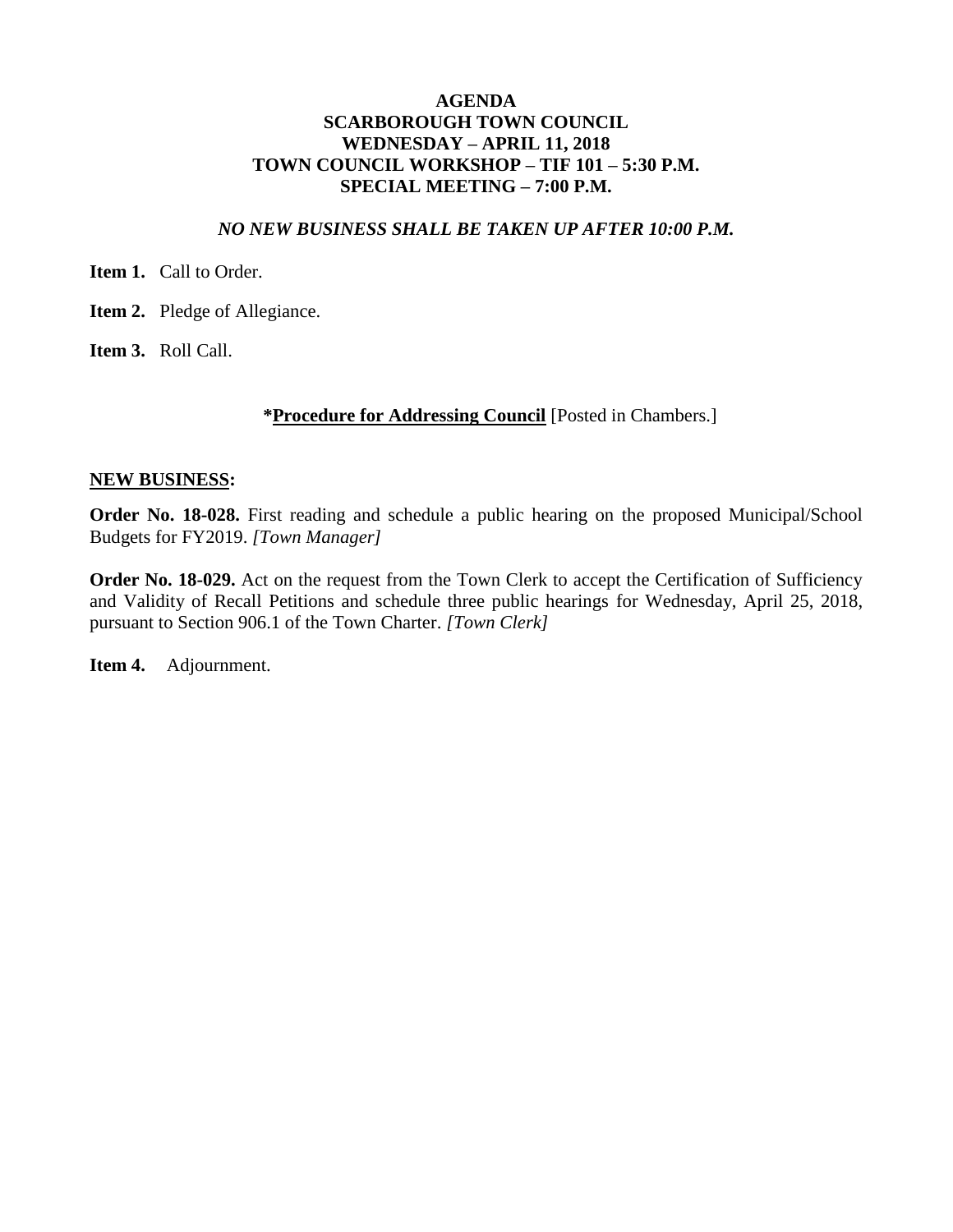## **AGENDA SCARBOROUGH TOWN COUNCIL WEDNESDAY – APRIL 11, 2018 SPECIAL MEETING – 7:00 P.M.**

**Order No. 18-028.** Move approval of the first reading on the proposed Municipal/School Budgets for FY2019 and schedule a public hearing for Wednesday, May 2, 2018. *[Town Manager]*

*Town Manager Ought to Pass*

Sponsor Recommendation

*04/11/18 - Vote:*

First Reading/Vote

*05/02/18*

Public Hearing

*05/16/18*

Second Reading/Final Approval/Vote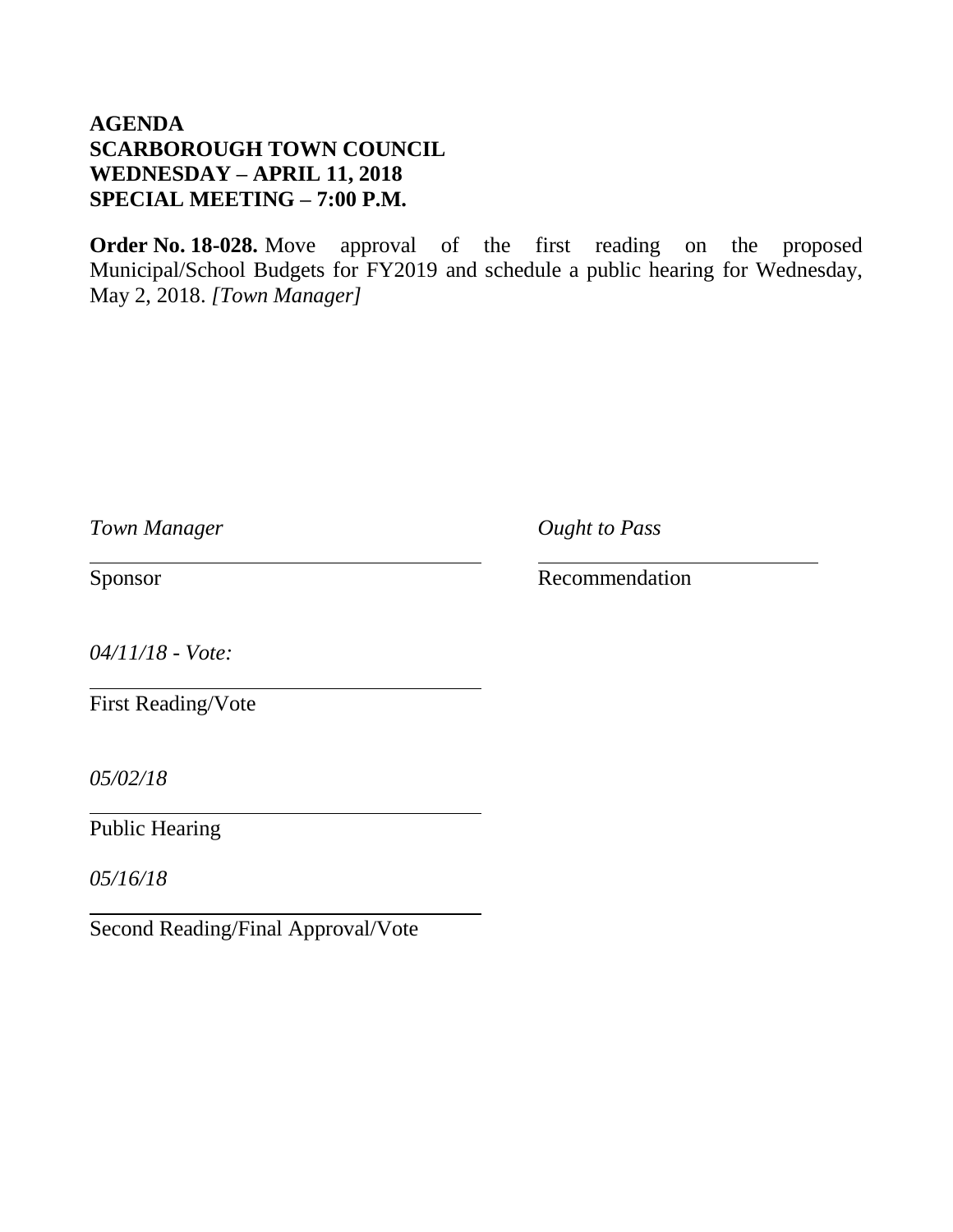### **Budget Order for Fiscal Year 2019**

Be it ordered that the Scarborough Town Council moves approval of the first reading on the Fiscal Year 2019 Budget and **schedules the public hearing for Wednesday, May 2, 2018,** on the line item appropriations and expenditures for all offices, agencies and departments of the Town as follows, and approves other additional operating expenditures which may result from the receipt of Federal or State funds or other grants and subsidies not requiring local taxation:

| <b>SUMMARY MUNICIPAL OPERATING BUDGET 2019</b> |              |  |
|------------------------------------------------|--------------|--|
| <b>TOTAL EXECUTIVE</b>                         | \$2,118,414  |  |
| TOTAL HUMAN RESOURCE/GENERAL ASSISTANCE        | 323.651      |  |
| <b>TOTAL FINANCE ALL DIVISIONS</b>             | 1,088,391    |  |
| TOTAL MUNICIPAL INFORMATION SYSTEMS            | 1,443,506    |  |
| TOTAL PLANNING DEPARTMENT ALL DIVISIONS        | 1,054,531    |  |
| TOTAL COMMUNITY SERVICES ALL DIVISIONS         | 2,845,770    |  |
| TOTAL LIBRARY NET - TOWN APPROPRIATION         | 1,152,091    |  |
| <b>TOTAL SEDCO</b>                             | 239,402      |  |
| <b>TOTAL FIRE ALL DIVISIONS</b>                | 5,294,335    |  |
| <b>TOTAL POLICE ALL DIVISIONS</b>              | 6,549,910    |  |
| <b>TOTAL PUBLIC WORKS ALL DIVISIONS</b>        | 6,738,269    |  |
| TOTAL DEBT (Town Only)                         | 5,579,904    |  |
| <b>MUNICIPAL TOTALS</b>                        | \$34,428,174 |  |
|                                                |              |  |

Be it further ordered**,** that the Scarborough Town Council hereby appropriates the sum of **\$200,000** for Resident Senior Property Tax Relief as authorized under – Chapter 313 – Property Tax Assistance Ordinance; and,

Be it further ordered, that the Scarborough Town Council hereby appropriates, for school purposes, the Education Operating Budget (including school debt), in the sum of **\$48,526,504** and the Town of Scarborough raises as the local share for the Education Operating Budget, the sum of **\$44,705,600** and,

Be it further ordered, that the Scarborough Town Council hereby appropriates, for school purposes, the monies for Education Adult Education and Food Services, in the sum of **\$1,736,816** and the Town of Scarborough raises as the local share for the Education Adult Education and Food Services Budgets, the sum of **\$286,792** and,

Be it further ordered, that the Town Council hereby authorizes the Chairperson of the Town Council to sign the Municipal Expenditure Warrant approving all expenditures paid at the regular meetings of the Town Council and;

Be it further ordered, that the Town of Scarborough hereby adopts the **Schedule of License, Permit and Application Fees** as presented and attached hereto – Chapter 311 – Town of Scarborough, Schedule of License, Permit and Application Fees, for Budget Presentation FY 2019; and,

Be it further ordered, that the Town of Scarborough hereby appropriates the Town's due portion of the County Tax, in the amount of **\$2,827,079** for the period July 1, 2018 through June 30, 2019; and,

Be it further ordered, that the Scarborough Town Council hereby appropriates for capital purposes, the sum of **\$1,238,730** for school capital programs and **\$1,533,321** for town capital equipment and **\$1,308,750** for town capital improvements; for a total Capital Budget of **\$4,080,801** to be funded from property taxes, lease and bond arrangements and other local, state and federal sources; and,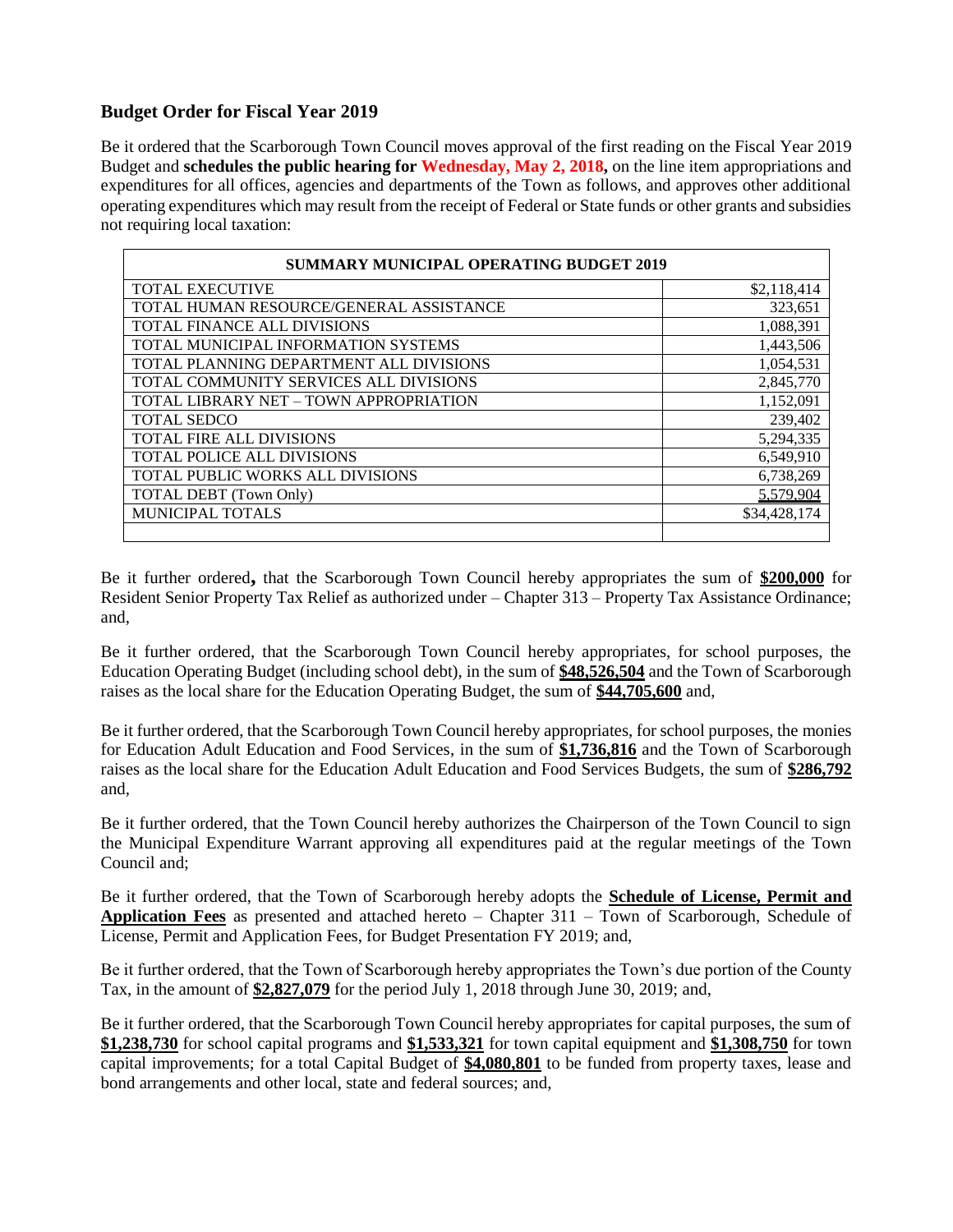Be it further ordered, that the Total Gross Budget of **\$92,786,429** less estimated revenues and other credits of **\$27,040,365** result in a Net Appropriation of **\$65,746,064**, which shall be raised from taxation. The Scarborough Town Council further fixes **Monday, October 15, 2018**, and **Friday, March 15, 2019,** as the dates upon each of which one-half of such tax is due and payable, and pursuant to 36 M.R.S.A. Section 505.4 with interest to accrue upon taxes due and unpaid after each such date at the rate of **8.00%** per annum.

Be it further ordered, that in accordance with 36 M.R.S.A Section 506, the Tax Collector/Treasurer is authorized to accept prepayment of taxes not yet committed or prior to any due date and pay no interest thereon. In accordance with 36 M.R.S.A. Section 506-A, a taxpayer that pays an amount in excess of that finally assessed shall be repaid the amount of overpayment plus interest from the date of overpayment at the annual rate of **4.00%.**

Be it further ordered, that the Town Council hereby authorizes the Finance Director-Tax Collector/Treasurer or Deputy Tax Collector/Treasurer to withhold monies payable to the Town of Scarborough to cover taxes due pursuant to M.R.S.A. Title 36, Section 905; to sign on behalf of the Town, the necessary deeds and liens and tax settlements; and to invest funds in accordance with M.R.S.A. Title 30-A, Section 5706; in accordance with 36 M.R.S.A. Section 906, the Tax Collector/Treasurer is authorized to apply any tax payment received as payment for any property tax against outstanding or delinquent taxes due on that property in chronological order beginning with the oldest unpaid tax bill and processed in the order of liens and fees, interest and then to principal and, after the date of perfection of the tax, the Tax Collector/Treasurer is authorized to discharge any obligation to collect unpaid property taxes in the amount of \$5.00 or less and remove same from the municipal books, pursuant to 36 M.R.S.A. Section 970-A.

Be it further ordered, that in the event that that the 2019 Municipal Budget exceeds the Property Tax Levy Limit for fiscal 2019, pursuant to Title 30-A, Section 5721-A of the Maine Revised Statutes, as amended, it is the intent of the Town Council to increase the commitment to greater than the Property Tax Levy Limit.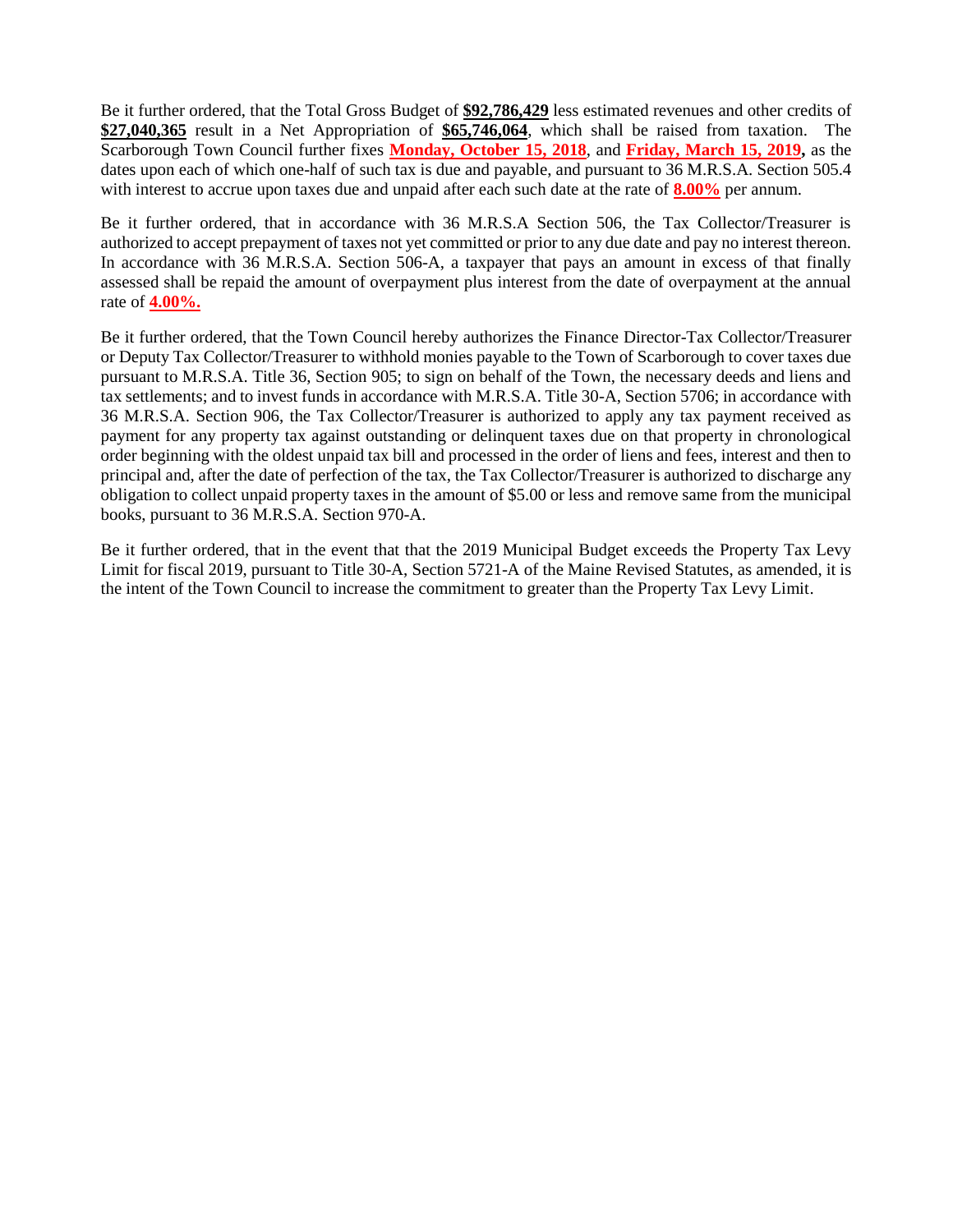### **CHAPTER 311 TOWN OF SCARBOROUGH SCHEDULE OF LICENSE, PERMIT AND APPLICATION FEES**

| <b>Chapter 402a – Electrical Permit Fees</b>                  | Fee     |
|---------------------------------------------------------------|---------|
| Administrative Fee [for each application] (adopted 05/06/09)  | \$30.00 |
| <b>RESIDENTIAL</b>                                            |         |
| Minimum Fee (amended 05/06/09)                                | \$30.00 |
| Square footage of any structure (adopted 05/06/09)            | \$0.05  |
| Service Inspection (adopted 05/06/09)                         | \$30.00 |
| Each Garage – Under, Attached, Unattached (amended 05/06/09)  | \$30.00 |
| <b>RENOVATIONS</b>                                            |         |
| Rewiring Complete Existing Home – Same as New                 |         |
| Each Room (amended 05/05/04)                                  | \$15.00 |
| Meter and Panel Upgrade (amended 05/06/09)                    | \$30.00 |
| Alarm/Low Voltage (adopted 05/06/09)                          | \$30.00 |
| Pools, In-Ground or Above (amended 05/06/09)                  | \$30.00 |
| Storage or Utility Buildings (amended 05/06/09)               | \$30.00 |
| <b>COMMERCIAL</b>                                             |         |
| Minimum Fee                                                   | \$30.00 |
| Square Footage of Any Structure (adopted 05/06/09)            | \$0.05  |
| All Signs $-$ Each (amended 05/05/04) (amended 05/06/09)      | \$30.00 |
| Yard Lights $-$ Up to 6 (amended 05/05/04) (amended 05/06/09) | \$40.00 |
| Each Additional over 6 Yard Lights (amended 05/06/09)         | \$10.00 |

| <b>Chapter 404a – Local Plumbing Permit Fees Internal Permit Fee Schedule</b> | Fee         |
|-------------------------------------------------------------------------------|-------------|
| Administrative Fee [for internal permit applications](adopted 05/07/2014)     | \$20.00     |
| 1. The minimum permit fee is: (amended $05/06/09$ )(amended $02/16/2011$ )    | \$40.00     |
| 2. The fixture fee for all fixtures is per fixture and is:                    |             |
| The fixture fees are no longer on a sliding scale.                            |             |
| (amended 05/06/09)(amended 02/16/2011)                                        | \$10.00 ea. |
| <b>EXTERNAL PERMIT FEE SCHEDULE COMPLETE SYSTEM</b>                           |             |
| Non-engineered System (amended 05/06/09)(amended 02/16/2011)                  | \$250.00    |
| Primitive Disposal System (includes alternative toilet) (amended 05/06/09)    | \$130.00    |
| Engineered System (amended 05/06/09)                                          | \$250.00    |
| SYSTEM COMPONENTS (INSTALLED SEPARATELY)                                      |             |
| Treatment Tank (amended 05/06/09)(amended 02/16/2011)                         | \$150.00    |
| Holding Tank (amended 05/06/09)                                               | \$130.00    |
| Alternative Toilet (amended 05/06/09)                                         | \$65.00     |
| Disposal Area (amended 05/06/09)(amended 02/16/2011)                          | \$150.00    |
| Engineered Disposal Area (amended 05/06/09)                                   | \$200.00    |
| Separated Laundry Disposal Area (amended 05/06/09)                            | \$50.00     |
| <b>OTHER</b>                                                                  |             |
| External Permit Amendments (adopted 05/07/2014)                               | \$75.00     |
| Seasonal Conversion Permit (amended 05/06/09)                                 | \$65.00     |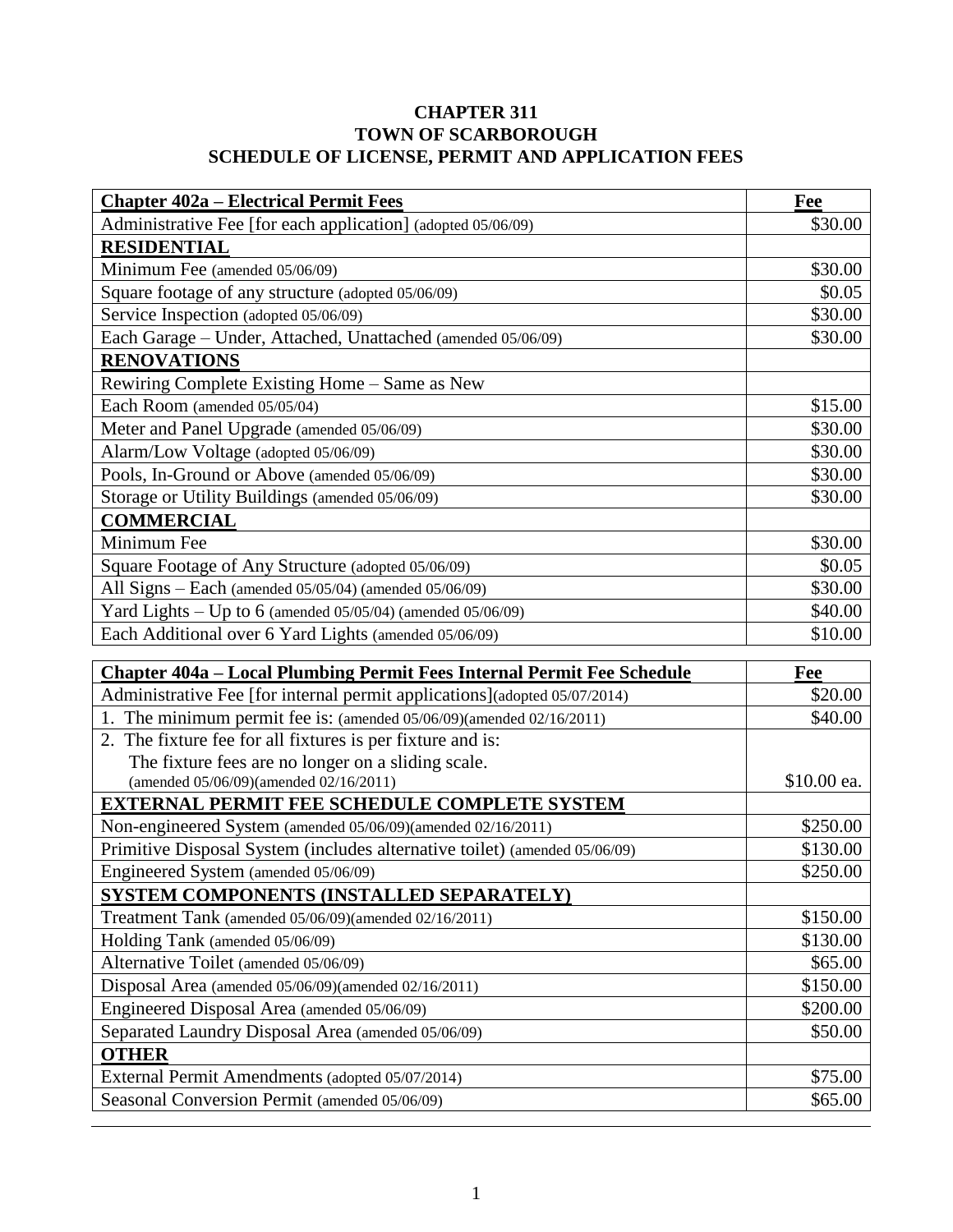| <b>Chapter 405 – Zoning</b>                                                                                                                                                                        | Fee                     |
|----------------------------------------------------------------------------------------------------------------------------------------------------------------------------------------------------|-------------------------|
| Requests for Zoning Amendments (Not from Planning Board or Town Council)                                                                                                                           | \$250.00                |
| Contract Zoning - Non-Refundable Application Fee (11/20/02)(amended 05/05/04)                                                                                                                      | \$500.00                |
| Zoning Determination Letter (adopted 05/07/2014)                                                                                                                                                   | \$35.00                 |
| Planning Administrative Review Fee (adopted 05/07/2014)                                                                                                                                            | \$75.00                 |
| Review Fee for Private Way Registration (amended 06/02/04)                                                                                                                                         | \$100.00                |
| One (1) Dwelling Unit Credit (as per Section VIID(E)1, Development Transfer                                                                                                                        |                         |
| <i>Provisions</i> ) (July 18, 2007)                                                                                                                                                                |                         |
| Affordable Housing In-Lieu Fee Per Dwelling Unit [Adopted 11/06/2013]                                                                                                                              | \$20,000                |
| <b>CODE ENFORCEMENT -</b>                                                                                                                                                                          |                         |
| Building Permit Fees [-a minimum of] (amended 05/06/09)                                                                                                                                            | \$35.00                 |
| Residential / Commercial Unfinished, per square foot                                                                                                                                               |                         |
| (amended 05/05/04) (amended 05/03/06)                                                                                                                                                              | \$0.20                  |
| Residential / Commercial Finished, per square foot                                                                                                                                                 |                         |
| (amended 05/05/04) (amended 05/03/06)                                                                                                                                                              | \$0.40                  |
| Renovations/Remodels/Alterations/Minor Additions, Residential/Commercial                                                                                                                           | \$10.00 per             |
| (adopted 05/07/2014)                                                                                                                                                                               | \$1,000 of est.         |
|                                                                                                                                                                                                    | cost of                 |
|                                                                                                                                                                                                    | construction<br>\$35.00 |
| Sheds less than 250 SF(adopted 05/07/2014)                                                                                                                                                         |                         |
| Minimum Application Fee - Will be applied toward the building permit when issued.                                                                                                                  |                         |
| Applies to new construction and renovations over 1,000 square feet.                                                                                                                                | \$110.00                |
| First Offense <b>Double</b> the Permit Fee<br>Each Offense Thereafter Triple the Permit Fee                                                                                                        |                         |
|                                                                                                                                                                                                    | \$50.00                 |
| Demolition Permit Fees (amended 05/05/04) (amended 05/06/09)(amended 05/02/2012)                                                                                                                   |                         |
| Zoning Board Of Appeals - Per Appeal (amended 05/05/04)                                                                                                                                            | \$250.00                |
| Certificate of Occupancy/Change of Use Fee [no charge if in conjunction with other                                                                                                                 | \$50.00                 |
| active permits) (adopted 05/06/09) (amended 05/07/2014)<br><b>Sign Permit Fees</b>                                                                                                                 |                         |
| Permanent Signs - each (amended 05/05/04) (amended 05/06/09)                                                                                                                                       | \$35.00                 |
| Temporary Signs - each (amended 05/05/04) (amended 05/06/09)                                                                                                                                       | \$35.00                 |
| Plus Deposit Required (refundable deposit for removal of sign) (10/02/02)                                                                                                                          | \$300.00                |
|                                                                                                                                                                                                    | \$25.00                 |
| Temporary Storage Containers - Per Application (10/01/97) (amended 05/05/04)                                                                                                                       |                         |
| Heating Appliance Permit (adopted 05/07/2014)                                                                                                                                                      | \$35.00                 |
| The fees for electrical permits, plumbing permits and building permits shall include one inspection of<br>the work covered by each permit.<br>Typically permits include the following inspections: | A)                      |
| Foundation; B) Bed bottom for leech fields; C) Leech bed; D) Electrical; E) Plumbing; F) Framing;                                                                                                  |                         |
| and, G) Certificate of Occupancy. For each re-inspection thereafter, per-permit, a fee of \$50 shall be                                                                                            |                         |
| charged. If a re-inspection is required because the permit holder called for an inspection before the                                                                                              |                         |
| work was ready for inspection, such re-inspection shall not occur for at least two (2) weeks, unless                                                                                               |                         |
| the permit holder pays a surcharge of \$200 in addition to the \$50 re-inspection fee. For after the fact                                                                                          |                         |
| Certification of Occupancy/Change of Use Permits and Inspections, the fee is doubled (amended                                                                                                      |                         |
| 10/06/04) (amended 05/07/2014)                                                                                                                                                                     |                         |
|                                                                                                                                                                                                    |                         |

| <b>Chapter 405A - Floodplain Management</b> | Fee |
|---------------------------------------------|-----|
| Non-Refundable Permit Application Fee       |     |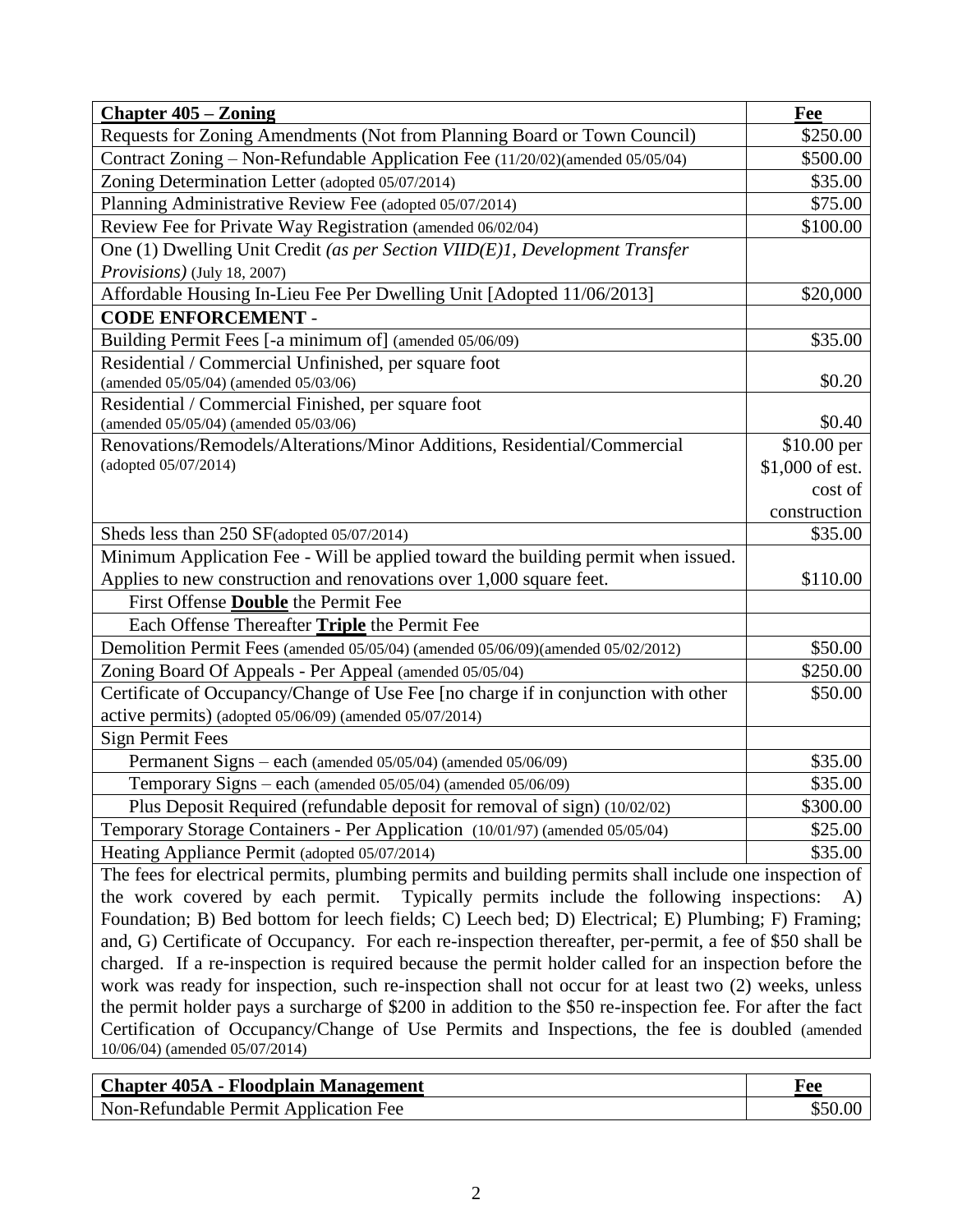| <b>Chapter 405B - Site Plan Review</b>                                          | Fee        |
|---------------------------------------------------------------------------------|------------|
| Site Plan Application Fee (plus fee per Square Feet)(adopted 05/07/2014)        | \$500.00   |
| Site Plan Amendment Fee (plus fee per Square Feet)(adopted 05/07/2014)          | \$250.00   |
| Under 1,000 Square Feet (amended 05/07/2014)                                    | \$0.00     |
| 1,000 to 2,000 Square Feet (amended 05/07/2014)                                 | \$250.00   |
| >2,000 to 5,000 Square Feet (amended $05/07/2014$ )                             | \$500.00   |
| $>5,000$ to 10,000 Square Feet (amended 05/07/2014)                             | \$1,000.00 |
| $>10,000$ Square feet and over, plus \$25.00 per 1,000 above 10,000 square feet |            |
| (amended 05/07/2014)                                                            | \$1,000.00 |

| <b>Chapter 405C – Shoreland Zoning</b>                                        | Fee      |
|-------------------------------------------------------------------------------|----------|
| Planning Board Review (adopted 05/07/2014)                                    | \$250.00 |
|                                                                               |          |
| <b>Chapter 406 - Subdivision Review</b>                                       | Fee      |
| Subdivision Application Fee (plus fee per lot) (adopted 05/07/2014)           | \$750.00 |
| Subdivision Amendment Application Fee (plus fee per lot) (adopted 05/07/2014) | \$250.00 |
| Charge Per Lot (amended 05/05/04)                                             | \$175.00 |

| Chapter 407 - Septic Tank Sludge Disposal Fees                               | Fee    |
|------------------------------------------------------------------------------|--------|
| Field Spread - per gal. (amended 05/05/04)                                   | \$0.04 |
| Holding Tank - per gal. (amended 05/05/04)                                   | \$0.08 |
| Disposal Of Treatment Plant Sludge S.S.D. Only - per gal. (amended 05/05/04) | \$0.08 |
| Disposal Of Industrial Sludge $&W$ astes - per gal. (amended 05/05/04)       | \$0.08 |
| Grey Water 2,000 Gallons, Maximum Load - per load (amended 05/05/04)         | \$4.00 |

| <b>Chapter 408 - Extractive Industry, Waste Control, Landfill, And Land</b>       |          |
|-----------------------------------------------------------------------------------|----------|
| <b>Reclamation</b>                                                                | Fee      |
| Plan Review Fee - Minimum fee (amended 05/05/04) (amended 05/07/2014)             | \$250.00 |
| Additional Fee Per Acre In Excess Of 10 Acres - Per additional acre over 10 acres |          |
| (amended $05/05/04$ )                                                             | \$15.00  |

### **Chapter 410 - Road Impact Fee Ordinance And Designating Approved Projects**

The following fees and charges are established for development and the following projects are designated as eligible for funding from the Highway Impact Fee Trust Fund:

| Fees          | Peak Hour Trips | Cost of Trip |
|---------------|-----------------|--------------|
| A. District 1 |                 | \$149.43     |
| B. District 2 |                 | \$292.42     |
| C. District 3 |                 | \$499.05     |
| D. District 5 |                 | \$1,024.52   |

Where  $N =$  Estimated number of peak hour trips. Total trips generated during the p.m. peak hour for a development can typically be determined by trip rates presented in the 1987 Institute of Transportation Engineers (ITE) "Trip Generation" handbook, or estimated by field measurements collected at similar type developments. If, however, the ITE handbook does not have applicable rates, then the rates should be based on sufficient field data collected at a similar site. There are several types of development (i.e., fast food, shopping plazas, convenience stores, etc.) that simply redirect existing pass-by trips already on the existing roadway system; these trips should not be included in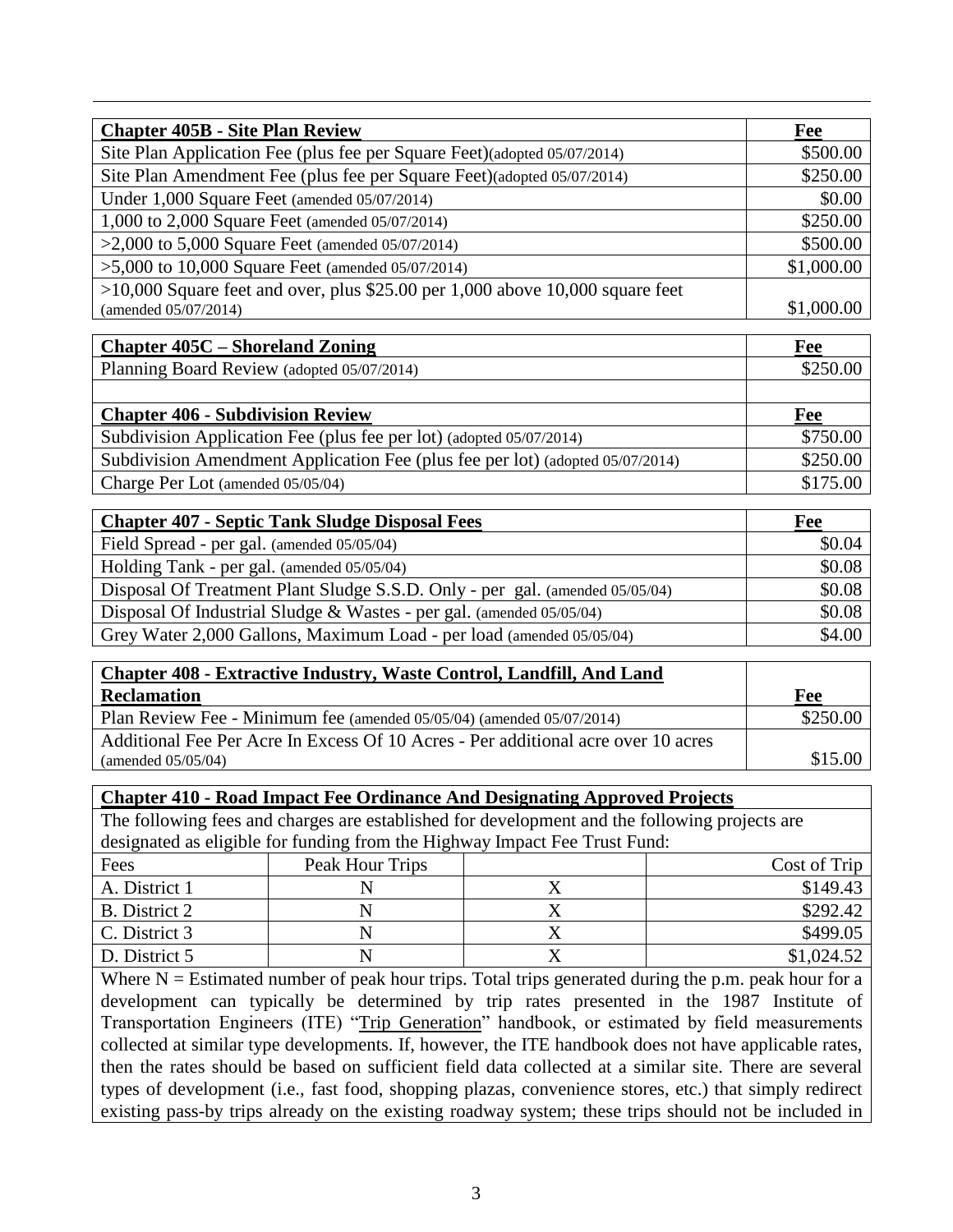the assessment system. Only "new" trips to the system roadways should be assessed a development fee.

The total Impact Fee for a project shall be the sum of the fees for each district affected.

Projects eligible for funding from the Road Impact Fee Trust Funds are those projects depicted on the 100 scale aerial photographs titled "Long Range Transportation Improvement Program" (April 1989), prepared by Vanasse Hangen Brustling, Inc. as part of the 1988 Maine Mall/Jetport Area Traffic Study conducted for the Portland Area Comprehensive Transportation Study (PACTS) and the Maine Department of Transportation.

| <b>Chapter 413 – Growth Ordinance</b>                                         | Fee                |
|-------------------------------------------------------------------------------|--------------------|
| Application Fee (amended 11/03/04)                                            | \$1,500.00         |
| <b>Chapter 500 - Trailer &amp; Trailer Camp</b>                               | <b>Fee</b>         |
| Application Fee, minimum                                                      | \$27.50            |
| Each unit in excess of 10 (amended 05/21/2008)                                | \$3.75             |
| Maximum Fee (amended 05/21/2008)                                              | \$200.00           |
| <b>Chapter 501 - Tenting &amp; Camping Ordinance</b>                          | Fee                |
| Annual Fee For Tenting/Camping Season License, per lot                        |                    |
| (amended 05/05/04; 05/21/2008)                                                | \$2.25             |
| Chapter 601 – Traffic Ordinance [amended 05/02/2012]                          | Fee                |
| Section 26 – Penalties General (05/03-2006)                                   |                    |
| Fine for any violation of this ordinance is:                                  | \$80.00            |
| If paid within 30-days of issuance of the ticket the fine is reduced to:      | \$40.00            |
| Section 27 – Illegally Parked Vehicles (05/03-2006)                           |                    |
| Fine for illegally parked vehicle, except handicapped parking violation is:   | \$80.00            |
| If paid within 30-days of issuance of the ticket parking fine is reduced to:  | \$40.00            |
| Fine for parked vehicle violating handicapped parking is:                     | \$120.00           |
| If paid within 30-days of issuance of the ticket parking fine is reduced to:  | \$60.00            |
| Section 30 – Towing Rate Schedule -                                           |                    |
| Service Call - Gas, Jumpstarts, lockouts, tire change, etc. Range             | \$25.00 to \$40.00 |
| Vehicle Storage, per day, INCLUDING non-business days<br>(amended 05/07/2014) | \$40.00 per day    |
| Call out fee, to come to shop during non-business hours                       |                    |
| (amended 05/07/2014)                                                          | \$40.00            |
| <b>Vehicle Tow</b>                                                            |                    |
| Day (amended 05/07/2014)                                                      | \$80.00            |
| Night (amended $05/07/2014$ )                                                 | \$90.00            |
| Snow Tow - Range                                                              |                    |
| Day (amended 05/07/2014)                                                      | \$90.00            |
| Night (amended 05/07/2014)                                                    | \$100.00           |
| Vehicle Tow w/dollies - Range (amended 05/07/2014)                            | \$80 to \$100      |
| Motorcycle Tow – Same as vehicle due to special equipment                     |                    |
| Pull out - Range                                                              | \$40 to \$85       |
| Recovery – Same as tow, depending on time of day.                             |                    |
| After first hour \$70 per additional hour plus any special equipment,         |                    |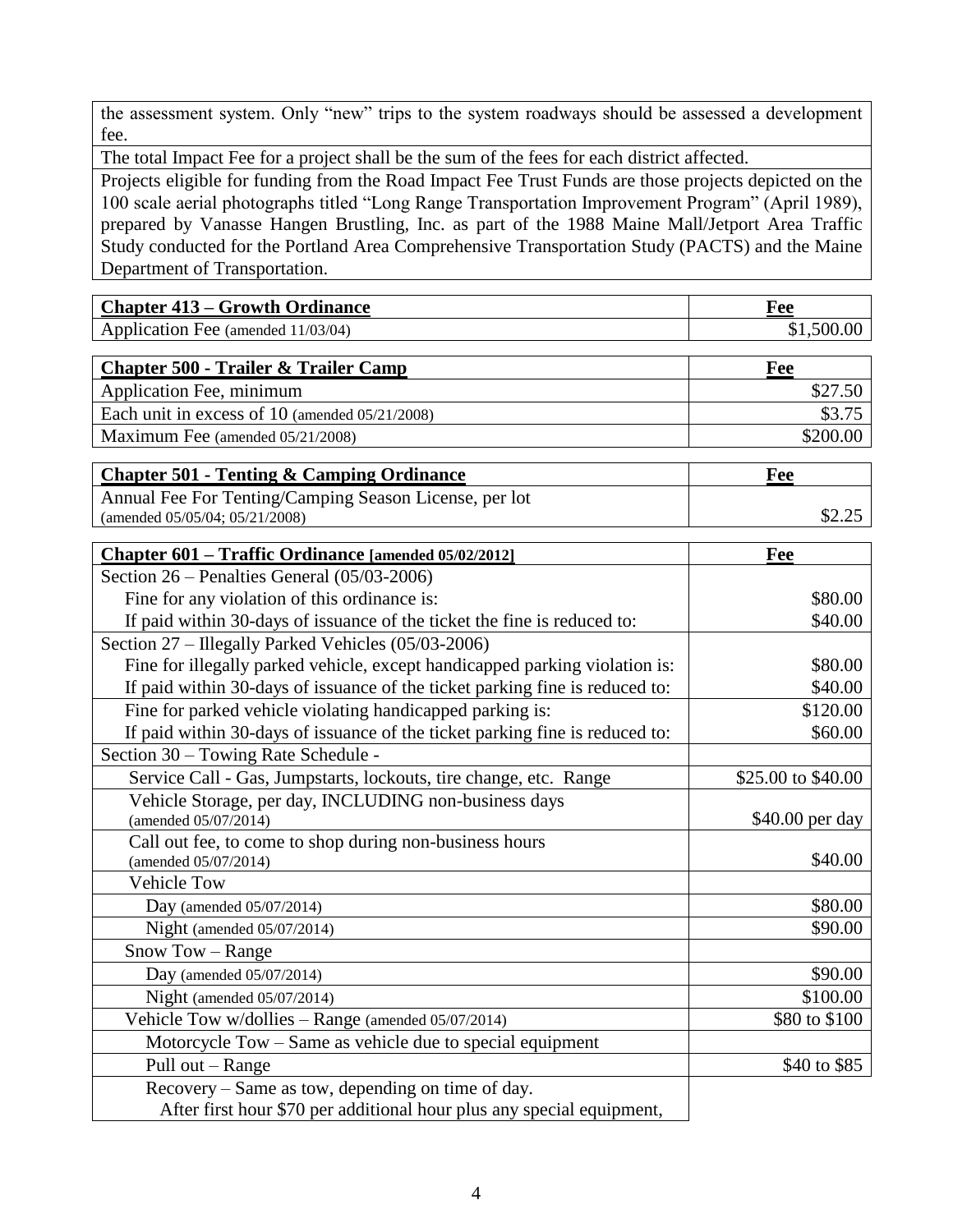| i.e., bulldozer, etc.                                                  |  |
|------------------------------------------------------------------------|--|
| Definition of Hours – Daytime Hours = $0700$ to 1800 hours; Night Time |  |
| Hours $= 1800$ to 0700 hours                                           |  |
|                                                                        |  |

| <b>Chapter 602A – Mass Gathering</b>                                                                                      | Fee                 |
|---------------------------------------------------------------------------------------------------------------------------|---------------------|
| Application Fee, each event; $1,000 - 2,500$ (Number of anticipate patrons)<br>[amended 05/05/04; 05/21/2008; 06/06/2012] | \$175.00            |
| Application Fee, each event; $2,501 - 5,000$ (Number of anticipate patrons)<br>[adopted 06/06/2012]                       | \$350.00            |
| Application Fee, each event; >5,000 (Number of anticipate patrons)<br>[adopted 06/06/2012]                                | \$500.00            |
|                                                                                                                           |                     |
| <b>Chapter 607 - Alarm Systems</b>                                                                                        | Fee                 |
| False Alarm Fee - per occurrence after third false alarm within one year<br>(amended 05/05/04)                            | \$250.00            |
| <b>Chapter 608 – Fireworks Ordinance</b>                                                                                  | Fee                 |
| Non-Refundable Local Fireworks Display Permit Application Fee (amended<br>06/15/05                                        | \$50.00             |
| Chapter 612 – Rules & Regulations for Use of Parks & Recreation                                                           |                     |
| <b>Facilities</b>                                                                                                         | Fee                 |
| <b>Application Fee</b>                                                                                                    | \$100.00            |
| Application Fee for Non-Profit or Service Groups                                                                          | \$50.00             |
| <b>Chapter 702 - Street Opening, Fees</b>                                                                                 | Fee                 |
| Excavator License Fee Annual (amended 05/07/2014)                                                                         | \$125.00            |
| Excavation Permit Fee - Each Excavation (amended 05/05/04)                                                                | \$50.00             |
| Renewal Of Excavation Permit (amended 05/05/04)                                                                           | \$50.00             |
| <b>Other Charges</b>                                                                                                      |                     |
| 1. Removing and replacing regulatory signs                                                                                | \$50.00 each        |
| 2. Removing and replacing street name and stop signs                                                                      | \$50.00 each        |
| 3. Reinstalling street and right of way granite monuments                                                                 | \$800.00 each       |
| 4. Long-term maintenance reserve for bituminous street openings                                                           | \$25.00 per sq. yd. |
| <b>Chapter 901 – Refuse collection Fee</b>                                                                                | Fee                 |
| 1. Commercial Hauler                                                                                                      | \$500.00 each       |
| 2.<br><b>Residential Hauler</b>                                                                                           | \$500.00 each       |
| Applications for license renewal received after March 1 <sup>st</sup> shall pay a late                                    |                     |
| fee in the amount of \$100.00 in addition to the regular application fee.                                                 |                     |
| (05/03/2006)                                                                                                              |                     |
| <b>Chapter 1002 - Shellfish Ordinance, Fees</b>                                                                           | Fee                 |
| <b>Resident Commercial</b>                                                                                                | \$200.00            |
| Non-resident Non-reciprocating Commercial                                                                                 | \$400.00            |
| <b>Resident Student Commercial</b>                                                                                        | \$100.00            |
| Non-resident Student Commercial                                                                                           | \$200.00            |
| Over - 60 Years Resident Commercial (Bushel)                                                                              | \$100.00            |
| Resident Recreational - (Over 65 Free)                                                                                    | \$25.00             |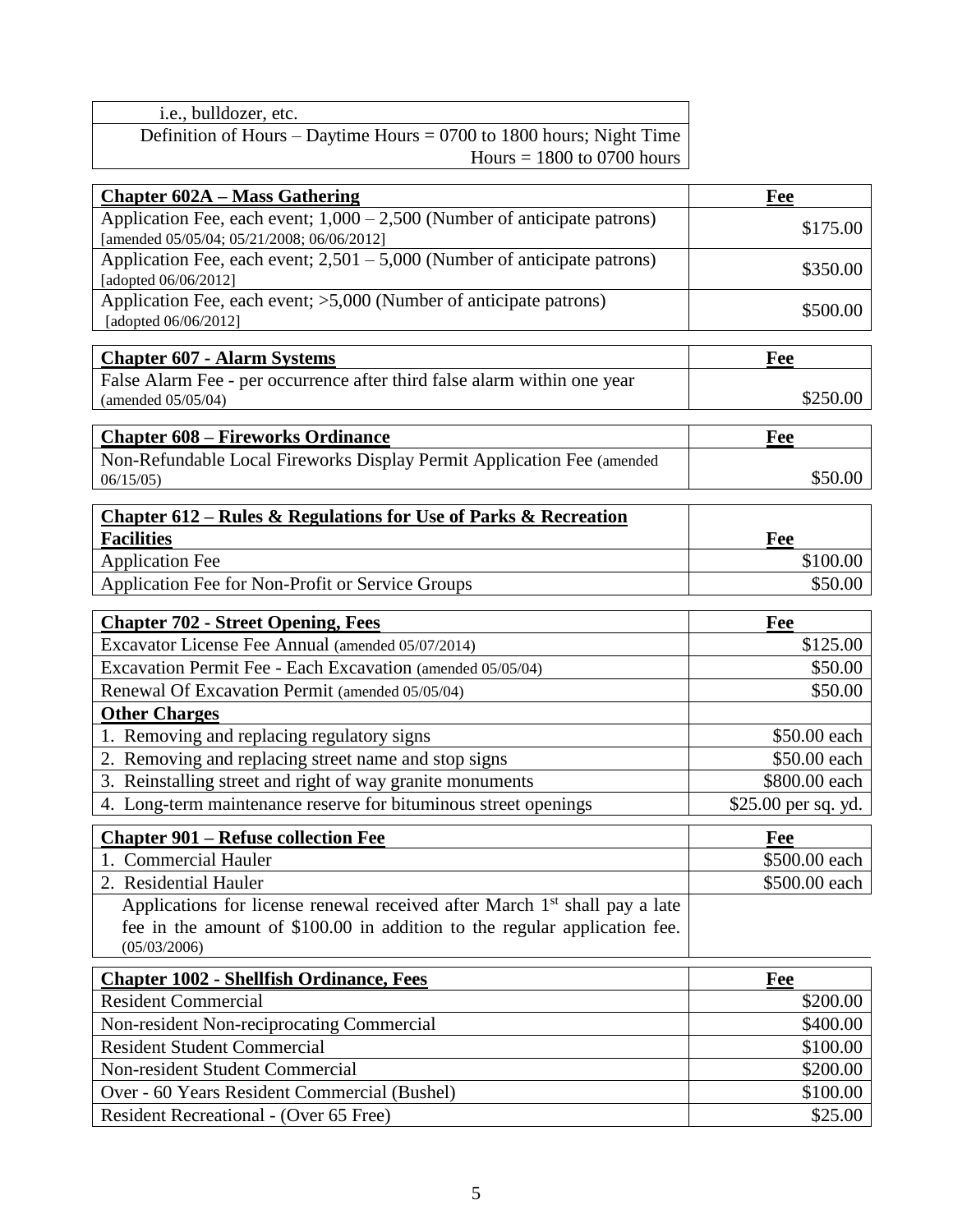| All Day Licenses – Resident and Non-resident (amended 04/06/05)                                                                                    | \$10.00          |
|----------------------------------------------------------------------------------------------------------------------------------------------------|------------------|
| <b>Chapter 1003 – Hawkers &amp; Peddlers</b>                                                                                                       | Fee              |
| License Fee for Hawkers & Peddlers License (05/21/2008)                                                                                            | \$110.00         |
| <b>Chapter 1004 - Taxicab Licenses</b>                                                                                                             | Fee              |
| Annual License - Each Taxicab (amended 05/05/04) (amended 05/06/09)                                                                                | \$150.00         |
| Annual License - Each Operator (amended 05/05/04) (amended 05/06/09)                                                                               | \$50.00          |
| Chapter 1005 - Innkeepers Licenses (06/21/2006)                                                                                                    | Fee              |
| <b>Application Fee</b>                                                                                                                             | \$50.00          |
| Per Room Fee                                                                                                                                       | $$3.00$ per room |
| Maximum Fee Not to Exceed                                                                                                                          | \$350.00         |
| <b>Chapter 1006 - Ferry Beach/Hurd Park Fees Season Passes</b>                                                                                     | Fee              |
| Resident And/Or Taxpayer Season Pass - (includes Ferry Beach, Higgins                                                                              |                  |
| Beach and Hurd Park) (amended 05/05/04; 05/18/11)(amended 05/02/2012) (amended<br>05/07/2014)                                                      | \$40.00          |
| Resident - Additional Vehicle Registered to the Same Address                                                                                       | \$5.00           |
| Non-Resident Season Beach Pass - (includes Ferry Beach Higgins Beach and                                                                           |                  |
| Hurd Park) (amended 05/05/04) (amended 05/02/2012) (amended 05/07/2014)(amended<br>12/20/17                                                        | \$150.00         |
| Higgins Beach – Metered parking spaces on Bayview Avenue Fee                                                                                       |                  |
| [adopted $05/17/17$ ]                                                                                                                              | $$1.00$ Hourly   |
| Pass Card for Meters [adopted 12/20/17)                                                                                                            | \$1.00           |
| Resident Commercial Fisherman Season Beach Pass - (Ferry Beach only,                                                                               |                  |
| must show State Commercial Fisherman License)                                                                                                      | <b>FREE</b>      |
| Resident Senior Citizen Season Pass - (includes both Ferry Beach, Higgins                                                                          |                  |
| Beach and Hurd Park)                                                                                                                               | <b>FREE</b>      |
| Resident Veteran Lifetime Season Pass - Applications must be filed and                                                                             |                  |
| applicant must meet the following criteria: must be a resident of the Town of                                                                      |                  |
| Scarborough and must have received an honorable discharge or general                                                                               |                  |
| discharge under honorable conditions [copy of DD214 must accompany<br>application]. This pass will not expire and is valid for the lifetime of the |                  |
| holder. (Please note that any Scarborough Veteran age 60 years or older will                                                                       |                  |
| not be issued a Resident Veteran Season Pass as they are automatically                                                                             |                  |
| entitled to a free Resident Senior Citizen Season Pass.)                                                                                           |                  |
| (Adopted 05/19/2010)                                                                                                                               | <b>FREE</b>      |
| <b>DAILY PARKING RATES (WITHOUT PASS)</b>                                                                                                          |                  |
| Daily Parking: Ferry Beach, Higgins Beach And Hurd Park (amended 05/05/04)<br>(amended 05/02/2012)(amended 12/20/17)                               | \$15.00          |
| Morning Parking Fee (e.g. Passenger Vehicles, Motor Bikes) – 5:30 AM to                                                                            |                  |
| 9:00 AM (adopted 12/20/17)                                                                                                                         | \$5.00           |
| End of Day Parking Fee (e.g. Passenger Vehicles, Motor Bikes) $-3$ PM to                                                                           |                  |
| 6 PM (amended 05/03/05)(amended 12/20/17)                                                                                                          | \$5.00           |
| Larger Vehicle Daily Parking Fee - (R.V.'s, Campers and Buses) (amended<br>05/05/04)(amended 12/20/17)                                             | \$45.00          |
| <b>BOAT LAUNCHING FEE</b>                                                                                                                          |                  |
|                                                                                                                                                    |                  |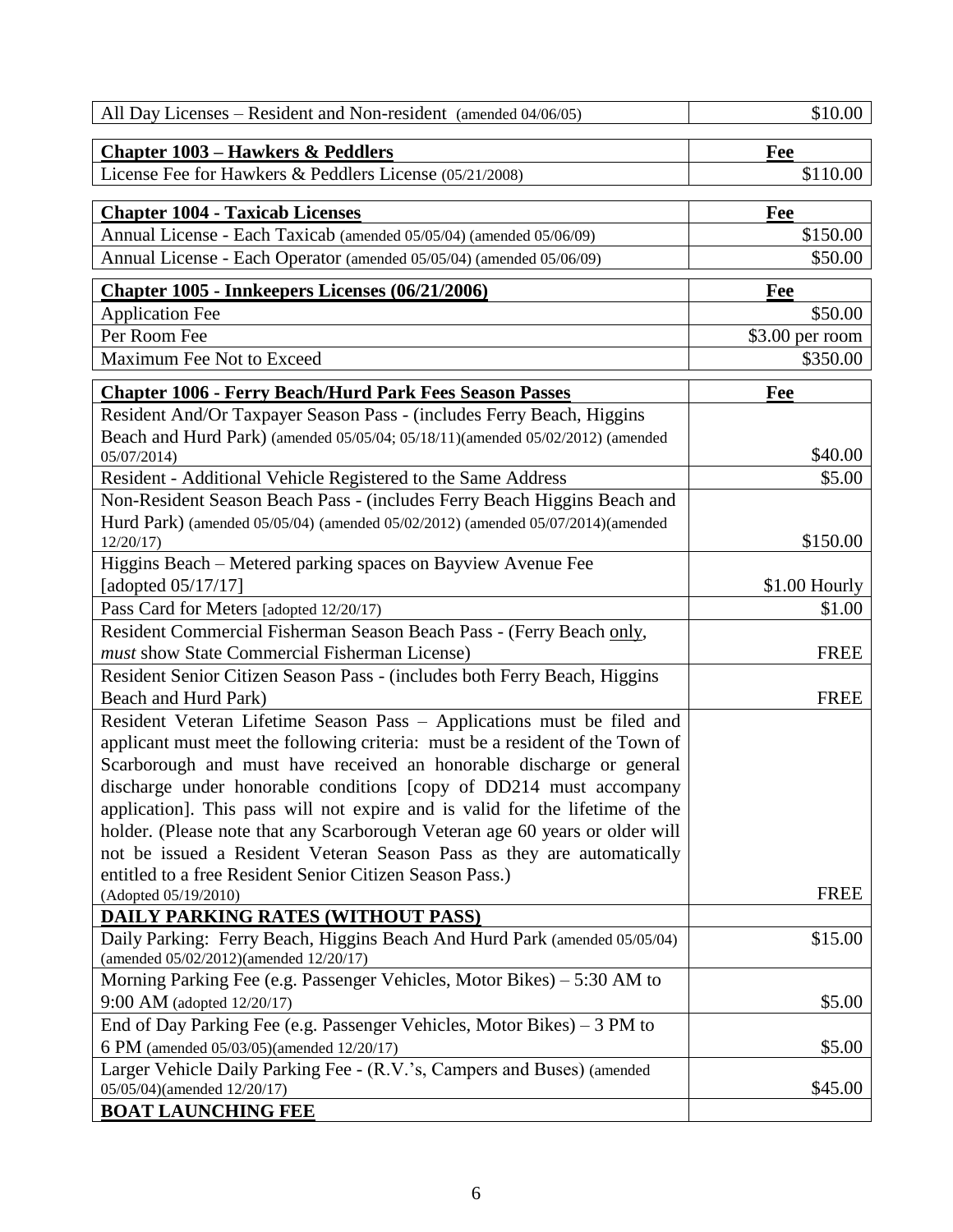| Launching from any town facility, includes Ferry Beach Boat Launch and    |            |
|---------------------------------------------------------------------------|------------|
| Co-op Boat Launch (Note – Ferry Beach – parking is not included)          |            |
| Resident - Daily Boat Launching Fee (amended 05/05/04)                    | \$10.00    |
| Resident – Seasonal Boat Launching Fee                                    | \$25.00    |
| Resident – Additional Boat Launching Fee Registered to the Same Address   | \$5.00     |
| [Amended 05/18/16]                                                        |            |
| Resident Commercial Fisherman Seasonal Boat Launch Pass                   | Free       |
| Non-Resident - Daily Boat Launching Fee (amended 05/05/04)                | \$20.00    |
| Non-Resident – Seasonal Boat Launching Fee (amended 12/20/17)             | \$75.00    |
| <b>Chapter 1007 - C.A.T.V. (Cable T.V.) Operators Fees</b>                | Fee        |
| Franchise Filing Fee (Amended 05/04/2011)                                 | \$1,000.00 |
|                                                                           |            |
| <b>Chapter 1008 - Special Amusement Operator License Fees</b>             | Fee        |
| <b>Annual License Fee</b>                                                 | \$110.00   |
| <b>Chapter 1009 – Coin Operated Game License Fees</b>                     | Fee        |
| Annual License Fee - Per Machine (B-2 Zone)                               | \$110.00   |
| Annual Video Arcade License Campgrounds (R-F Zone) Maximum of 25          |            |
| machines (amended 05/03/06)                                               | \$1,500.00 |
|                                                                           |            |
| <b>Chapter 1010 - Massage Establishment Annual License Fees</b>           | Fee        |
| Massage Establishment                                                     | \$55.00    |
| Combined Massage Establishment/Massage Therapist                          | \$35.00    |
| <b>Massage Therapist</b>                                                  | \$30.00    |
|                                                                           |            |
| <b>Chapter 1011 - Para-Massage Establishment Annual License Fees</b>      | <b>Fee</b> |
| Para-Massage Establishment License                                        | \$55.00    |
| Para-Massager License                                                     | \$30.00    |
| Combined Para-Massager Est./Para-Massager License                         | \$35.00    |
| <b>Chapter 1012 - Adult Business - Viewing Booth Annual License Fees</b>  | Fee        |
| Annual License For Each Viewing Booth                                     | \$110.00   |
|                                                                           |            |
| Chapter 1013 - Ice Cream Trucks (06/18/97)                                | Fee        |
| <b>Application Fee</b>                                                    | \$110.00   |
| <b>Each Additional Truck</b>                                              | \$30.00    |
|                                                                           |            |
| <b>Chapter 1017 – Pawnbroker Fees/Secondhand Dealer Fees (02/17/2010;</b> | <b>Fee</b> |
| amended 05/18/16)<br><b>Application Fee</b>                               | \$100.00   |
| <b>SBI</b> Check                                                          | \$25.00    |
|                                                                           |            |
| <b>Chapter 1201 - Cemetery Fees</b>                                       | Fee        |
| Sale Of Lots -                                                            |            |
| Scarborough Memorial Cemetery Per Grave (amended 05/05/04)                | \$400.00   |
| Scarborough Memorial Cemetery – Section D, Lots for Cremations Only       | \$220.00   |

7

(adopted 02/16/2011)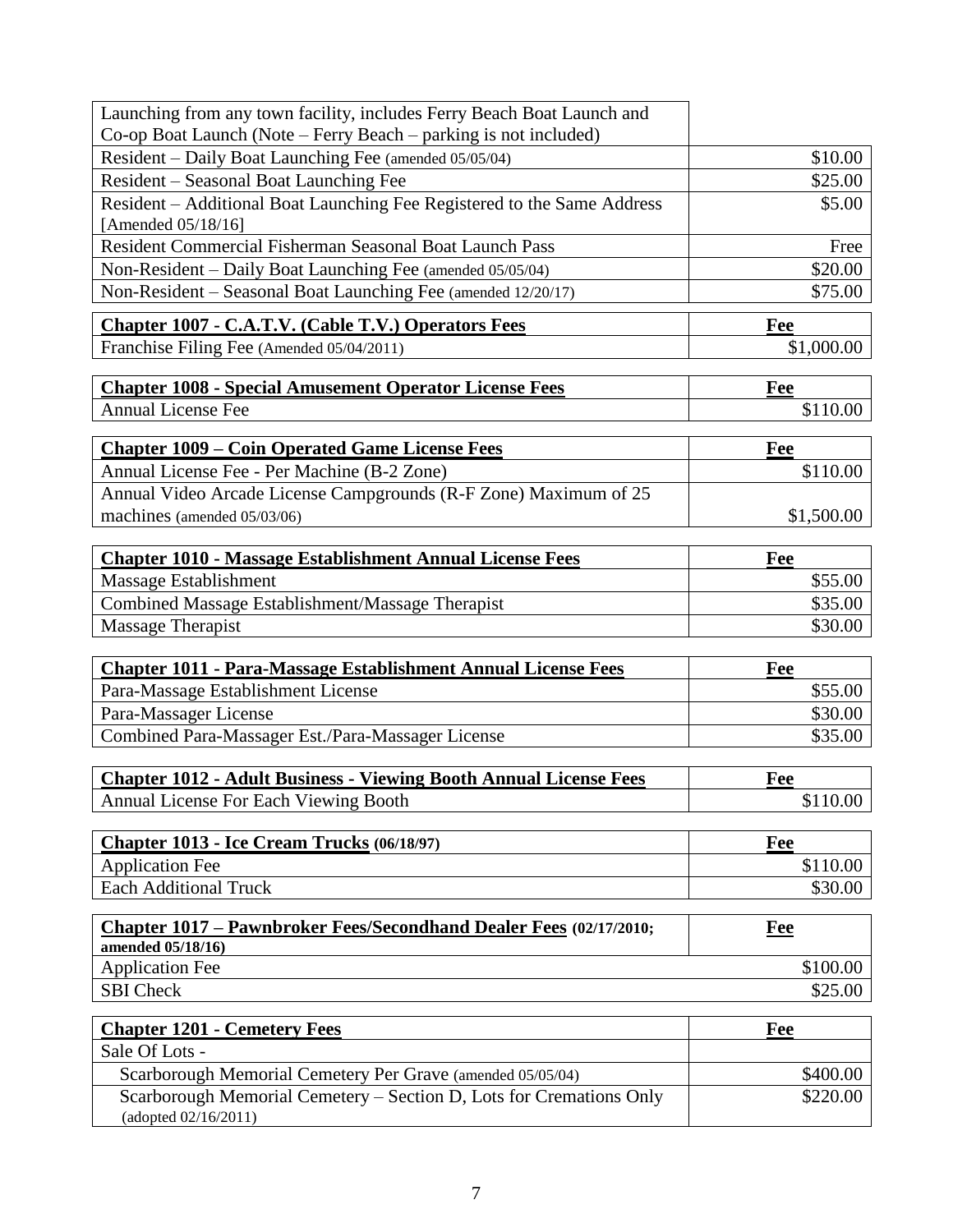| <b>Grave Opening Charges</b>                                                             |                     |
|------------------------------------------------------------------------------------------|---------------------|
| Regular Burial (amended 05/05/04 - 05/04/2011)                                           | \$450.00            |
| Cremations/Other (Weekends) (amended 05/05/04 - 05/04/2011)                              | \$125.00            |
|                                                                                          |                     |
| Chapter 1401 – Coastal Water and Harbor Fees [amended 02-20-13]                          | Fee                 |
| <b>Annual Mooring &amp; Pier Use Fees</b>                                                |                     |
| Recreational Pier Use - Resident and/or Taxpayer (amended 05/05/04) (amended<br>12/20/17 | \$50.00             |
| Recreational Pier Use - Non-Resident (amended 05/05/04) (amended 12/20/17)               | \$150.00            |
| Commercial Pier User - Resident and/or Taxpayer (amended 12/20/17)                       | \$100.00            |
| Commercial Pier User - Non-Resident (amended 12/20/17)                                   | \$300.00            |
| Recreational Mooring & Pier Use Fee - Resident and/or Taxpayer (amended<br>12/20/17      | \$100.00            |
| Recreational Mooring & Pier Use Fee - Non-Resident (amended 12/20/17)                    | \$250.00            |
| Commercial Mooring & Pier Use Fee - Resident and/or Taxpayer (amended<br>12/20/17        | \$150.00            |
| Commercial Mooring & Pier Use Fee - Non-Resident (amended 12/20/17)                      | \$400.00            |
| <b>Assessing Office Charges</b>                                                          | Fee                 |
| Printouts                                                                                |                     |
| Name/Location/Map & Lot                                                                  | \$25.00             |
| Name/Address/Location/Map & Lot                                                          | \$50.00             |
| Name/Location/Map & Lot/Assessment                                                       | \$75.00             |
| Name/Address/Location/Map/Lot/Assess                                                     | \$75.00             |
| Name/Address/Location/Map/Lot/Assess/Ref.                                                | \$100.00            |
| Valuation Report – Printout per page                                                     | \$2.00              |
| Mailing Labels - Each [amended 05-17-17]                                                 | \$.10               |
| Copy of Property Card                                                                    | \$2.00              |
| Large Map                                                                                | \$5.00              |
| <b>Reduced Map</b>                                                                       | \$2.50              |
| Reduced Set of Maps                                                                      | \$200.00            |
| <b>Fire Department Fees</b>                                                              |                     |
| <b>Fire Department Construction Permit &amp; Plans Review Fees</b>                       | Fee                 |
| A Fire Department construction permit is required for any new construction,              |                     |
| or remodeling of existing commercial space, or erection of any temporary                 |                     |
| structures for commercial purposes. The permit allows us to review                       |                     |
| important information concerning life safety issues, the buildings alarm $\&$            |                     |
| suppression systems, utility connections, heating system information, water              |                     |
| supply, hazardous materials, fire lanes, and a variety of other items prior to           |                     |
| the start of construction. (amended $11/05/03$ )                                         |                     |
| Minimum <b>Administrative</b> Construction Permit Fee [amended 05/18/16]                 | \$35.00             |
| Construction permit fees for all commercial buildings shall be<br>[amended $05/17/17$ ]  | $$0.15$ per sq. ft. |
| Commercial structures include any building that is non-residential, or any               |                     |
| residential complex that has three or more living units.                                 |                     |
| Construction permit fees cover the following services:                                   |                     |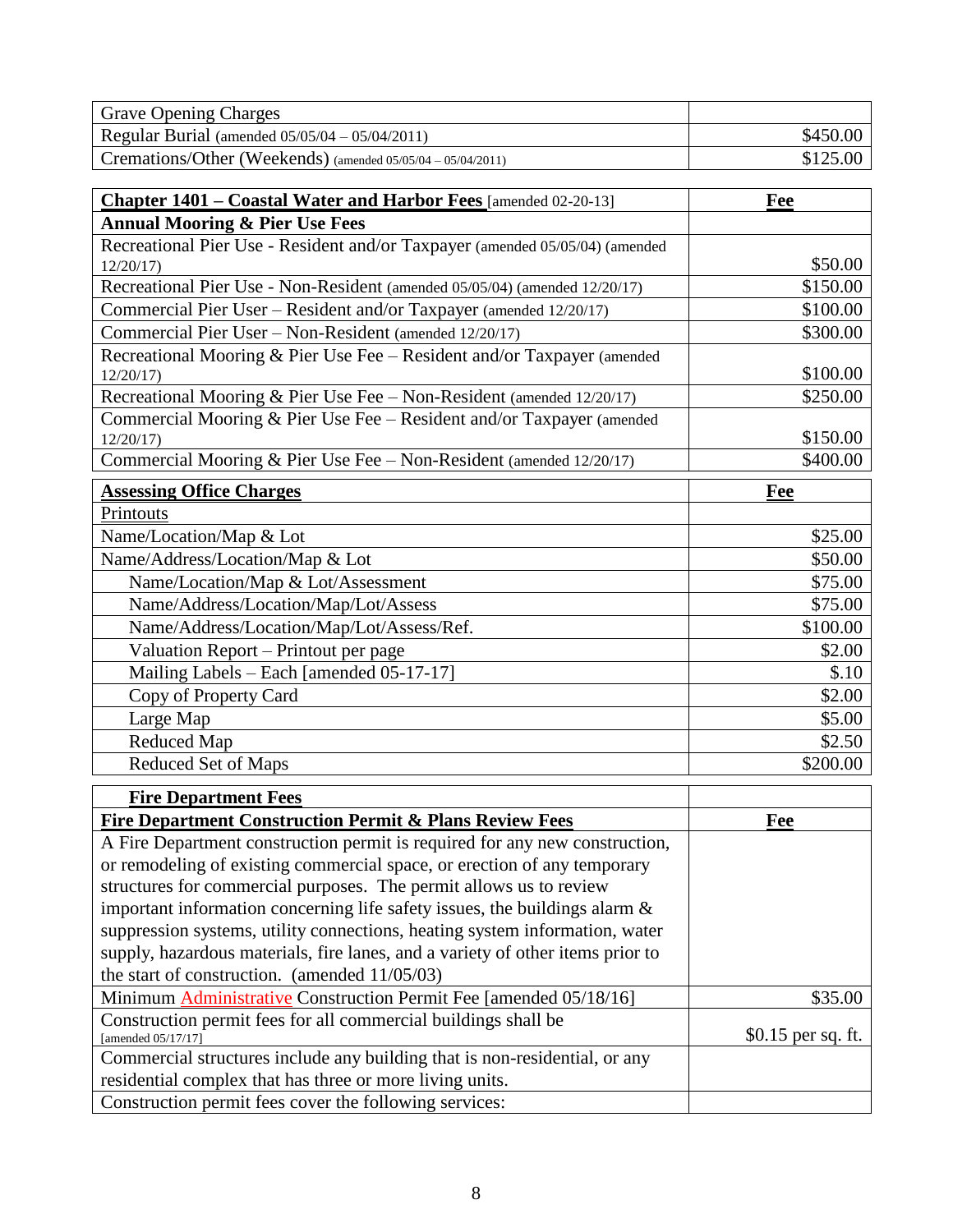| Initial conference and fact finding discussion                             |                                           |
|----------------------------------------------------------------------------|-------------------------------------------|
| Concept plans review for compliance with local ordinances                  |                                           |
| Site Plan review                                                           |                                           |
| Construction plans review                                                  |                                           |
| Follow-up meetings with contractors, architects, and building owners       |                                           |
| Structural building inspections as necessary during construction           |                                           |
| One (1) comprehensive alarm system and fire suppression system test to be  |                                           |
| scheduled after coordination of reporting information with the Fire        |                                           |
| Department, and after all components have been installed to the applicable |                                           |
| codes and pre-tested through to the monitoring company.                    |                                           |
| One (1) final Certificate of Occupancy inspection to be scheduled when all |                                           |
| Federal State and Local codes have been met and the building is ready for  |                                           |
| occupancy.                                                                 |                                           |
| <b>Additional Fire Dept. Construction Permits &amp; Plans Review Fees</b>  |                                           |
| <b>Commercial Renovations/Remodels/Alterations/Minor Additions</b>         | \$5.00 per \$1,000 of                     |
| [amended 05/17/17]                                                         | estimated cost of                         |
|                                                                            | construction                              |
| Re-inspection of alarm $&$ fire suppression system testing required due to | \$100.00 first<br>occurrence and \$200.00 |
| improper pre-testing, installation, or lack of coordination with the Fire  | for second and any                        |
| Department concerning appropriate reporting requirements. (amended         | subsequent occurrence                     |
| 05/05/04) (amended 05/06/09)                                               |                                           |
| Re-inspection fee for Certificate of Occupancy (amended 05/05/04)          | \$100.00 first                            |
| (amended 05/06/09)                                                         | occurrence and<br>\$200.00 for second     |
|                                                                            |                                           |
|                                                                            | and any subsequent<br>occurrence          |
| Commercial Fire Alarm Plan Review & Permit Fees (adopted 05/06/09; amended |                                           |
| 05/18/16                                                                   |                                           |
| Minimum Administrative Permit Fee [amended 05/18/16]                       | \$35.00                                   |
| New Fire Alarm Control panel [amended 05/18/16]                            | \$100.00                                  |
| Replacement of Fire Alarm panel with Exiting Devices [amended 05/18/16]    | \$100.00                                  |
| New Initiation or Notification Devices [amended 05/18/16]                  | \$50.00                                   |
| Commercial Sprinkler System Plan Review & Permit Fees (adopted 05/06/09;   |                                           |
| amended 05/18/16)                                                          |                                           |
| Minimum <b>Administrative Permit</b> Fee [amended 05/18/16]                | \$35.00                                   |
| New Sprinkler Heads [amended 05/18/16]                                     | \$1.00/Head                               |
| Relocation of Sprinkler Head [amended 05/18/16]                            | \$0.50/Head                               |
| Fire Pump Installations [amended 05/18/16]                                 | \$100.00 Each                             |
| Fuel Canopy Installation [amended 05/18/16]                                | \$100.00 Each                             |
| Kitchen Suppression System Installation [amended 05/18/16]                 | \$100.00 Each                             |
| Blasting Permit Fee (adopted 05/06/09)                                     | \$50.00                                   |
| <b>Fire Department Fees</b>                                                | <b>Fee Per Hour</b>                       |
| Aerial / Ladder Truck                                                      | \$150.00                                  |
| <b>Pumper Truck</b>                                                        | \$125.00                                  |
| <b>Squad Truck</b>                                                         | \$125.00                                  |
| Command Van                                                                | \$100.00                                  |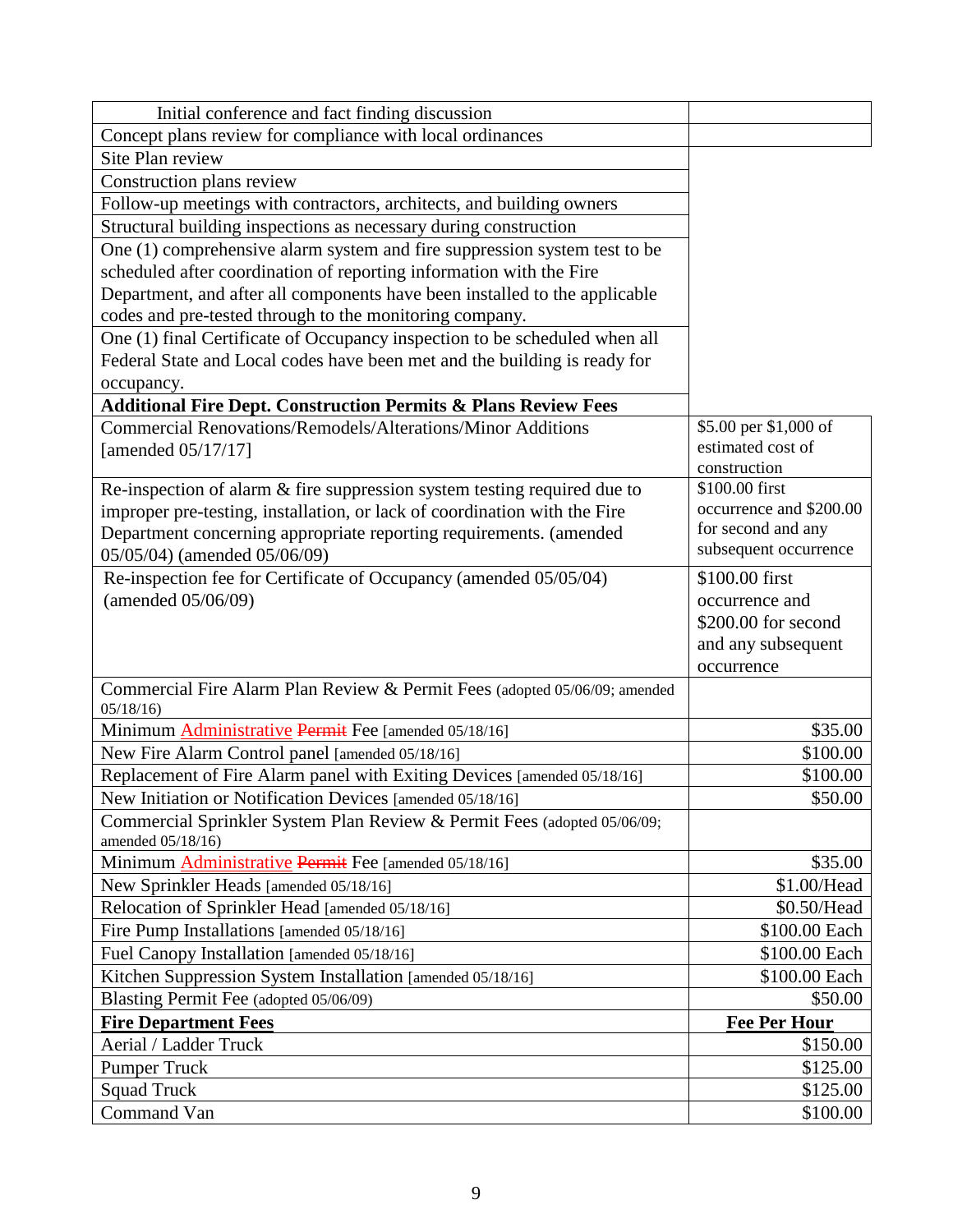| Tank Truck 4 x 4/Marine Rescue Boat (amended 05/07/2014)<br>\$75.00<br>Utility Truck/Chief or Duty Officers SUV (amended 05/07/2014)<br>\$50.00<br>All-Terrain Vehicles (amended 05/07/2014)<br>\$25.00<br>\$45.00<br>Personnel Labor [amended 05/01/2013]<br><b>Fire Department Rescue Charges</b><br><b>Fee</b><br><b>Base Rescue Charges:</b><br>Based on bundled rate plan adopted May 1, 2013, these rates shall<br>automatically adjust when and by the same % as those established and<br>approved by the Centers for Medicare & Medicaid Services (CMS).<br>Basic Life Support Non-Emergency (adopted 05/01/2013) (amended<br>05/07/2014)(05/20/15; amended 05/18/16; amended 03/15/17; amended 05/17/17)<br>\$589.04<br>Basic Life Support Emergency (adopted 05/01/2013)(amended 05/07/2014) (05/20/15;<br>amended 05/18/16; amended 03/15/17; amended 05/17/17)<br>\$589.04<br>Advance Life Support Level 1 Emergency (adopted 05/01/2013)<br>(amended 05/07/2014) (05/20/15; amended 05/18/16; amended 03/15/17; amended<br>\$908.74<br>05/17/17<br>Advance Life Support Level 2 Emergency (adopted 05/01/2013)<br>(amended 05/07/2014) (05/20/15; amended 05/18/16; amended 03/15/17; amended<br>\$1,289.37<br>05/17/17)<br><b>Additional Rescue Charges:</b><br>\$12.50<br>Mileage (adopted 05/07/2014) (05/20/1; amended 05/18/165; amended 05/17/17)<br>\$125.00<br>No Transport (amended 05/05/04)(amended 05/06/09)(amended 01/18/12)<br>Paramedic Intercept Fee (05/21/2008)<br>\$300.00<br>Fees are set by State Statutes – pursuant to Title 22, Health and Welfare,<br>subtitle $2, §1711$ , pertaining to <i>Fees charges</i> , and as amended from time to<br>time. (adopted $05/07/2014$ )<br><b>Chapter 1015 - Food Handlers Registration Fee</b><br>(adopted 05/03/06)(amended 05/21/08)(amended 05/05/2010)<br>Food handlers Registration Fee - Year Round Business<br>\$220.00<br>Seasonal, catering and in-home food handlers<br>[Seasonal - 6 months or less]<br>\$110.00<br>Chapter 1016 - Garage/Yard Sale (adopted 03/07/2007)<br>Fee<br>$$5.00$ per sale<br>Garage/Yard Sale Permit<br>Horse Beach Permit (per rider) (adopted 10/02/02)<br><b>Fee</b><br>\$20.00<br>All Permits (amended 05/06/09; amended 09/16/09)<br><b>Interest Penalties (adopted 05/02/2007)</b><br><b>Penalty</b><br>Interest on fees, charges or payments owed to the Town which are more than<br>1.5% per month<br>30-days past due<br>Miscellaneous Fees (adopted 05/03/05) (amended 02/15/06)<br>Fee<br>Marriage Ceremonies Performed (amended 02/15/06)<br>\$50.00<br>Miscellaneous Administrative Fees - Town Clerk's Office (amended 05/06/09)<br>\$15.00<br>Replacement Fee for all Applications and Licenses/Permits<br>\$5.00 | Rescue Unit | \$100.00 |
|----------------------------------------------------------------------------------------------------------------------------------------------------------------------------------------------------------------------------------------------------------------------------------------------------------------------------------------------------------------------------------------------------------------------------------------------------------------------------------------------------------------------------------------------------------------------------------------------------------------------------------------------------------------------------------------------------------------------------------------------------------------------------------------------------------------------------------------------------------------------------------------------------------------------------------------------------------------------------------------------------------------------------------------------------------------------------------------------------------------------------------------------------------------------------------------------------------------------------------------------------------------------------------------------------------------------------------------------------------------------------------------------------------------------------------------------------------------------------------------------------------------------------------------------------------------------------------------------------------------------------------------------------------------------------------------------------------------------------------------------------------------------------------------------------------------------------------------------------------------------------------------------------------------------------------------------------------------------------------------------------------------------------------------------------------------------------------------------------------------------------------------------------------------------------------------------------------------------------------------------------------------------------------------------------------------------------------------------------------------------------------------------------------------------------------------------------------------------------------------------------------------------------------------------------------------------------------------------------------------------------------------------------------------------------------------------------------------------------------------------------|-------------|----------|
|                                                                                                                                                                                                                                                                                                                                                                                                                                                                                                                                                                                                                                                                                                                                                                                                                                                                                                                                                                                                                                                                                                                                                                                                                                                                                                                                                                                                                                                                                                                                                                                                                                                                                                                                                                                                                                                                                                                                                                                                                                                                                                                                                                                                                                                                                                                                                                                                                                                                                                                                                                                                                                                                                                                                                    |             |          |
|                                                                                                                                                                                                                                                                                                                                                                                                                                                                                                                                                                                                                                                                                                                                                                                                                                                                                                                                                                                                                                                                                                                                                                                                                                                                                                                                                                                                                                                                                                                                                                                                                                                                                                                                                                                                                                                                                                                                                                                                                                                                                                                                                                                                                                                                                                                                                                                                                                                                                                                                                                                                                                                                                                                                                    |             |          |
|                                                                                                                                                                                                                                                                                                                                                                                                                                                                                                                                                                                                                                                                                                                                                                                                                                                                                                                                                                                                                                                                                                                                                                                                                                                                                                                                                                                                                                                                                                                                                                                                                                                                                                                                                                                                                                                                                                                                                                                                                                                                                                                                                                                                                                                                                                                                                                                                                                                                                                                                                                                                                                                                                                                                                    |             |          |
|                                                                                                                                                                                                                                                                                                                                                                                                                                                                                                                                                                                                                                                                                                                                                                                                                                                                                                                                                                                                                                                                                                                                                                                                                                                                                                                                                                                                                                                                                                                                                                                                                                                                                                                                                                                                                                                                                                                                                                                                                                                                                                                                                                                                                                                                                                                                                                                                                                                                                                                                                                                                                                                                                                                                                    |             |          |
|                                                                                                                                                                                                                                                                                                                                                                                                                                                                                                                                                                                                                                                                                                                                                                                                                                                                                                                                                                                                                                                                                                                                                                                                                                                                                                                                                                                                                                                                                                                                                                                                                                                                                                                                                                                                                                                                                                                                                                                                                                                                                                                                                                                                                                                                                                                                                                                                                                                                                                                                                                                                                                                                                                                                                    |             |          |
|                                                                                                                                                                                                                                                                                                                                                                                                                                                                                                                                                                                                                                                                                                                                                                                                                                                                                                                                                                                                                                                                                                                                                                                                                                                                                                                                                                                                                                                                                                                                                                                                                                                                                                                                                                                                                                                                                                                                                                                                                                                                                                                                                                                                                                                                                                                                                                                                                                                                                                                                                                                                                                                                                                                                                    |             |          |
|                                                                                                                                                                                                                                                                                                                                                                                                                                                                                                                                                                                                                                                                                                                                                                                                                                                                                                                                                                                                                                                                                                                                                                                                                                                                                                                                                                                                                                                                                                                                                                                                                                                                                                                                                                                                                                                                                                                                                                                                                                                                                                                                                                                                                                                                                                                                                                                                                                                                                                                                                                                                                                                                                                                                                    |             |          |
|                                                                                                                                                                                                                                                                                                                                                                                                                                                                                                                                                                                                                                                                                                                                                                                                                                                                                                                                                                                                                                                                                                                                                                                                                                                                                                                                                                                                                                                                                                                                                                                                                                                                                                                                                                                                                                                                                                                                                                                                                                                                                                                                                                                                                                                                                                                                                                                                                                                                                                                                                                                                                                                                                                                                                    |             |          |
|                                                                                                                                                                                                                                                                                                                                                                                                                                                                                                                                                                                                                                                                                                                                                                                                                                                                                                                                                                                                                                                                                                                                                                                                                                                                                                                                                                                                                                                                                                                                                                                                                                                                                                                                                                                                                                                                                                                                                                                                                                                                                                                                                                                                                                                                                                                                                                                                                                                                                                                                                                                                                                                                                                                                                    |             |          |
|                                                                                                                                                                                                                                                                                                                                                                                                                                                                                                                                                                                                                                                                                                                                                                                                                                                                                                                                                                                                                                                                                                                                                                                                                                                                                                                                                                                                                                                                                                                                                                                                                                                                                                                                                                                                                                                                                                                                                                                                                                                                                                                                                                                                                                                                                                                                                                                                                                                                                                                                                                                                                                                                                                                                                    |             |          |
|                                                                                                                                                                                                                                                                                                                                                                                                                                                                                                                                                                                                                                                                                                                                                                                                                                                                                                                                                                                                                                                                                                                                                                                                                                                                                                                                                                                                                                                                                                                                                                                                                                                                                                                                                                                                                                                                                                                                                                                                                                                                                                                                                                                                                                                                                                                                                                                                                                                                                                                                                                                                                                                                                                                                                    |             |          |
|                                                                                                                                                                                                                                                                                                                                                                                                                                                                                                                                                                                                                                                                                                                                                                                                                                                                                                                                                                                                                                                                                                                                                                                                                                                                                                                                                                                                                                                                                                                                                                                                                                                                                                                                                                                                                                                                                                                                                                                                                                                                                                                                                                                                                                                                                                                                                                                                                                                                                                                                                                                                                                                                                                                                                    |             |          |
|                                                                                                                                                                                                                                                                                                                                                                                                                                                                                                                                                                                                                                                                                                                                                                                                                                                                                                                                                                                                                                                                                                                                                                                                                                                                                                                                                                                                                                                                                                                                                                                                                                                                                                                                                                                                                                                                                                                                                                                                                                                                                                                                                                                                                                                                                                                                                                                                                                                                                                                                                                                                                                                                                                                                                    |             |          |
|                                                                                                                                                                                                                                                                                                                                                                                                                                                                                                                                                                                                                                                                                                                                                                                                                                                                                                                                                                                                                                                                                                                                                                                                                                                                                                                                                                                                                                                                                                                                                                                                                                                                                                                                                                                                                                                                                                                                                                                                                                                                                                                                                                                                                                                                                                                                                                                                                                                                                                                                                                                                                                                                                                                                                    |             |          |
|                                                                                                                                                                                                                                                                                                                                                                                                                                                                                                                                                                                                                                                                                                                                                                                                                                                                                                                                                                                                                                                                                                                                                                                                                                                                                                                                                                                                                                                                                                                                                                                                                                                                                                                                                                                                                                                                                                                                                                                                                                                                                                                                                                                                                                                                                                                                                                                                                                                                                                                                                                                                                                                                                                                                                    |             |          |
|                                                                                                                                                                                                                                                                                                                                                                                                                                                                                                                                                                                                                                                                                                                                                                                                                                                                                                                                                                                                                                                                                                                                                                                                                                                                                                                                                                                                                                                                                                                                                                                                                                                                                                                                                                                                                                                                                                                                                                                                                                                                                                                                                                                                                                                                                                                                                                                                                                                                                                                                                                                                                                                                                                                                                    |             |          |
|                                                                                                                                                                                                                                                                                                                                                                                                                                                                                                                                                                                                                                                                                                                                                                                                                                                                                                                                                                                                                                                                                                                                                                                                                                                                                                                                                                                                                                                                                                                                                                                                                                                                                                                                                                                                                                                                                                                                                                                                                                                                                                                                                                                                                                                                                                                                                                                                                                                                                                                                                                                                                                                                                                                                                    |             |          |
|                                                                                                                                                                                                                                                                                                                                                                                                                                                                                                                                                                                                                                                                                                                                                                                                                                                                                                                                                                                                                                                                                                                                                                                                                                                                                                                                                                                                                                                                                                                                                                                                                                                                                                                                                                                                                                                                                                                                                                                                                                                                                                                                                                                                                                                                                                                                                                                                                                                                                                                                                                                                                                                                                                                                                    |             |          |
|                                                                                                                                                                                                                                                                                                                                                                                                                                                                                                                                                                                                                                                                                                                                                                                                                                                                                                                                                                                                                                                                                                                                                                                                                                                                                                                                                                                                                                                                                                                                                                                                                                                                                                                                                                                                                                                                                                                                                                                                                                                                                                                                                                                                                                                                                                                                                                                                                                                                                                                                                                                                                                                                                                                                                    |             |          |
|                                                                                                                                                                                                                                                                                                                                                                                                                                                                                                                                                                                                                                                                                                                                                                                                                                                                                                                                                                                                                                                                                                                                                                                                                                                                                                                                                                                                                                                                                                                                                                                                                                                                                                                                                                                                                                                                                                                                                                                                                                                                                                                                                                                                                                                                                                                                                                                                                                                                                                                                                                                                                                                                                                                                                    |             |          |
|                                                                                                                                                                                                                                                                                                                                                                                                                                                                                                                                                                                                                                                                                                                                                                                                                                                                                                                                                                                                                                                                                                                                                                                                                                                                                                                                                                                                                                                                                                                                                                                                                                                                                                                                                                                                                                                                                                                                                                                                                                                                                                                                                                                                                                                                                                                                                                                                                                                                                                                                                                                                                                                                                                                                                    |             |          |
|                                                                                                                                                                                                                                                                                                                                                                                                                                                                                                                                                                                                                                                                                                                                                                                                                                                                                                                                                                                                                                                                                                                                                                                                                                                                                                                                                                                                                                                                                                                                                                                                                                                                                                                                                                                                                                                                                                                                                                                                                                                                                                                                                                                                                                                                                                                                                                                                                                                                                                                                                                                                                                                                                                                                                    |             |          |
|                                                                                                                                                                                                                                                                                                                                                                                                                                                                                                                                                                                                                                                                                                                                                                                                                                                                                                                                                                                                                                                                                                                                                                                                                                                                                                                                                                                                                                                                                                                                                                                                                                                                                                                                                                                                                                                                                                                                                                                                                                                                                                                                                                                                                                                                                                                                                                                                                                                                                                                                                                                                                                                                                                                                                    |             |          |
|                                                                                                                                                                                                                                                                                                                                                                                                                                                                                                                                                                                                                                                                                                                                                                                                                                                                                                                                                                                                                                                                                                                                                                                                                                                                                                                                                                                                                                                                                                                                                                                                                                                                                                                                                                                                                                                                                                                                                                                                                                                                                                                                                                                                                                                                                                                                                                                                                                                                                                                                                                                                                                                                                                                                                    |             |          |
|                                                                                                                                                                                                                                                                                                                                                                                                                                                                                                                                                                                                                                                                                                                                                                                                                                                                                                                                                                                                                                                                                                                                                                                                                                                                                                                                                                                                                                                                                                                                                                                                                                                                                                                                                                                                                                                                                                                                                                                                                                                                                                                                                                                                                                                                                                                                                                                                                                                                                                                                                                                                                                                                                                                                                    |             |          |
|                                                                                                                                                                                                                                                                                                                                                                                                                                                                                                                                                                                                                                                                                                                                                                                                                                                                                                                                                                                                                                                                                                                                                                                                                                                                                                                                                                                                                                                                                                                                                                                                                                                                                                                                                                                                                                                                                                                                                                                                                                                                                                                                                                                                                                                                                                                                                                                                                                                                                                                                                                                                                                                                                                                                                    |             |          |
|                                                                                                                                                                                                                                                                                                                                                                                                                                                                                                                                                                                                                                                                                                                                                                                                                                                                                                                                                                                                                                                                                                                                                                                                                                                                                                                                                                                                                                                                                                                                                                                                                                                                                                                                                                                                                                                                                                                                                                                                                                                                                                                                                                                                                                                                                                                                                                                                                                                                                                                                                                                                                                                                                                                                                    |             |          |
|                                                                                                                                                                                                                                                                                                                                                                                                                                                                                                                                                                                                                                                                                                                                                                                                                                                                                                                                                                                                                                                                                                                                                                                                                                                                                                                                                                                                                                                                                                                                                                                                                                                                                                                                                                                                                                                                                                                                                                                                                                                                                                                                                                                                                                                                                                                                                                                                                                                                                                                                                                                                                                                                                                                                                    |             |          |
|                                                                                                                                                                                                                                                                                                                                                                                                                                                                                                                                                                                                                                                                                                                                                                                                                                                                                                                                                                                                                                                                                                                                                                                                                                                                                                                                                                                                                                                                                                                                                                                                                                                                                                                                                                                                                                                                                                                                                                                                                                                                                                                                                                                                                                                                                                                                                                                                                                                                                                                                                                                                                                                                                                                                                    |             |          |
|                                                                                                                                                                                                                                                                                                                                                                                                                                                                                                                                                                                                                                                                                                                                                                                                                                                                                                                                                                                                                                                                                                                                                                                                                                                                                                                                                                                                                                                                                                                                                                                                                                                                                                                                                                                                                                                                                                                                                                                                                                                                                                                                                                                                                                                                                                                                                                                                                                                                                                                                                                                                                                                                                                                                                    |             |          |
|                                                                                                                                                                                                                                                                                                                                                                                                                                                                                                                                                                                                                                                                                                                                                                                                                                                                                                                                                                                                                                                                                                                                                                                                                                                                                                                                                                                                                                                                                                                                                                                                                                                                                                                                                                                                                                                                                                                                                                                                                                                                                                                                                                                                                                                                                                                                                                                                                                                                                                                                                                                                                                                                                                                                                    |             |          |
|                                                                                                                                                                                                                                                                                                                                                                                                                                                                                                                                                                                                                                                                                                                                                                                                                                                                                                                                                                                                                                                                                                                                                                                                                                                                                                                                                                                                                                                                                                                                                                                                                                                                                                                                                                                                                                                                                                                                                                                                                                                                                                                                                                                                                                                                                                                                                                                                                                                                                                                                                                                                                                                                                                                                                    |             |          |
|                                                                                                                                                                                                                                                                                                                                                                                                                                                                                                                                                                                                                                                                                                                                                                                                                                                                                                                                                                                                                                                                                                                                                                                                                                                                                                                                                                                                                                                                                                                                                                                                                                                                                                                                                                                                                                                                                                                                                                                                                                                                                                                                                                                                                                                                                                                                                                                                                                                                                                                                                                                                                                                                                                                                                    |             |          |
|                                                                                                                                                                                                                                                                                                                                                                                                                                                                                                                                                                                                                                                                                                                                                                                                                                                                                                                                                                                                                                                                                                                                                                                                                                                                                                                                                                                                                                                                                                                                                                                                                                                                                                                                                                                                                                                                                                                                                                                                                                                                                                                                                                                                                                                                                                                                                                                                                                                                                                                                                                                                                                                                                                                                                    |             |          |
|                                                                                                                                                                                                                                                                                                                                                                                                                                                                                                                                                                                                                                                                                                                                                                                                                                                                                                                                                                                                                                                                                                                                                                                                                                                                                                                                                                                                                                                                                                                                                                                                                                                                                                                                                                                                                                                                                                                                                                                                                                                                                                                                                                                                                                                                                                                                                                                                                                                                                                                                                                                                                                                                                                                                                    |             |          |
|                                                                                                                                                                                                                                                                                                                                                                                                                                                                                                                                                                                                                                                                                                                                                                                                                                                                                                                                                                                                                                                                                                                                                                                                                                                                                                                                                                                                                                                                                                                                                                                                                                                                                                                                                                                                                                                                                                                                                                                                                                                                                                                                                                                                                                                                                                                                                                                                                                                                                                                                                                                                                                                                                                                                                    |             |          |
|                                                                                                                                                                                                                                                                                                                                                                                                                                                                                                                                                                                                                                                                                                                                                                                                                                                                                                                                                                                                                                                                                                                                                                                                                                                                                                                                                                                                                                                                                                                                                                                                                                                                                                                                                                                                                                                                                                                                                                                                                                                                                                                                                                                                                                                                                                                                                                                                                                                                                                                                                                                                                                                                                                                                                    |             |          |
|                                                                                                                                                                                                                                                                                                                                                                                                                                                                                                                                                                                                                                                                                                                                                                                                                                                                                                                                                                                                                                                                                                                                                                                                                                                                                                                                                                                                                                                                                                                                                                                                                                                                                                                                                                                                                                                                                                                                                                                                                                                                                                                                                                                                                                                                                                                                                                                                                                                                                                                                                                                                                                                                                                                                                    |             |          |
|                                                                                                                                                                                                                                                                                                                                                                                                                                                                                                                                                                                                                                                                                                                                                                                                                                                                                                                                                                                                                                                                                                                                                                                                                                                                                                                                                                                                                                                                                                                                                                                                                                                                                                                                                                                                                                                                                                                                                                                                                                                                                                                                                                                                                                                                                                                                                                                                                                                                                                                                                                                                                                                                                                                                                    |             |          |
|                                                                                                                                                                                                                                                                                                                                                                                                                                                                                                                                                                                                                                                                                                                                                                                                                                                                                                                                                                                                                                                                                                                                                                                                                                                                                                                                                                                                                                                                                                                                                                                                                                                                                                                                                                                                                                                                                                                                                                                                                                                                                                                                                                                                                                                                                                                                                                                                                                                                                                                                                                                                                                                                                                                                                    |             |          |
|                                                                                                                                                                                                                                                                                                                                                                                                                                                                                                                                                                                                                                                                                                                                                                                                                                                                                                                                                                                                                                                                                                                                                                                                                                                                                                                                                                                                                                                                                                                                                                                                                                                                                                                                                                                                                                                                                                                                                                                                                                                                                                                                                                                                                                                                                                                                                                                                                                                                                                                                                                                                                                                                                                                                                    |             |          |
|                                                                                                                                                                                                                                                                                                                                                                                                                                                                                                                                                                                                                                                                                                                                                                                                                                                                                                                                                                                                                                                                                                                                                                                                                                                                                                                                                                                                                                                                                                                                                                                                                                                                                                                                                                                                                                                                                                                                                                                                                                                                                                                                                                                                                                                                                                                                                                                                                                                                                                                                                                                                                                                                                                                                                    |             |          |
|                                                                                                                                                                                                                                                                                                                                                                                                                                                                                                                                                                                                                                                                                                                                                                                                                                                                                                                                                                                                                                                                                                                                                                                                                                                                                                                                                                                                                                                                                                                                                                                                                                                                                                                                                                                                                                                                                                                                                                                                                                                                                                                                                                                                                                                                                                                                                                                                                                                                                                                                                                                                                                                                                                                                                    |             |          |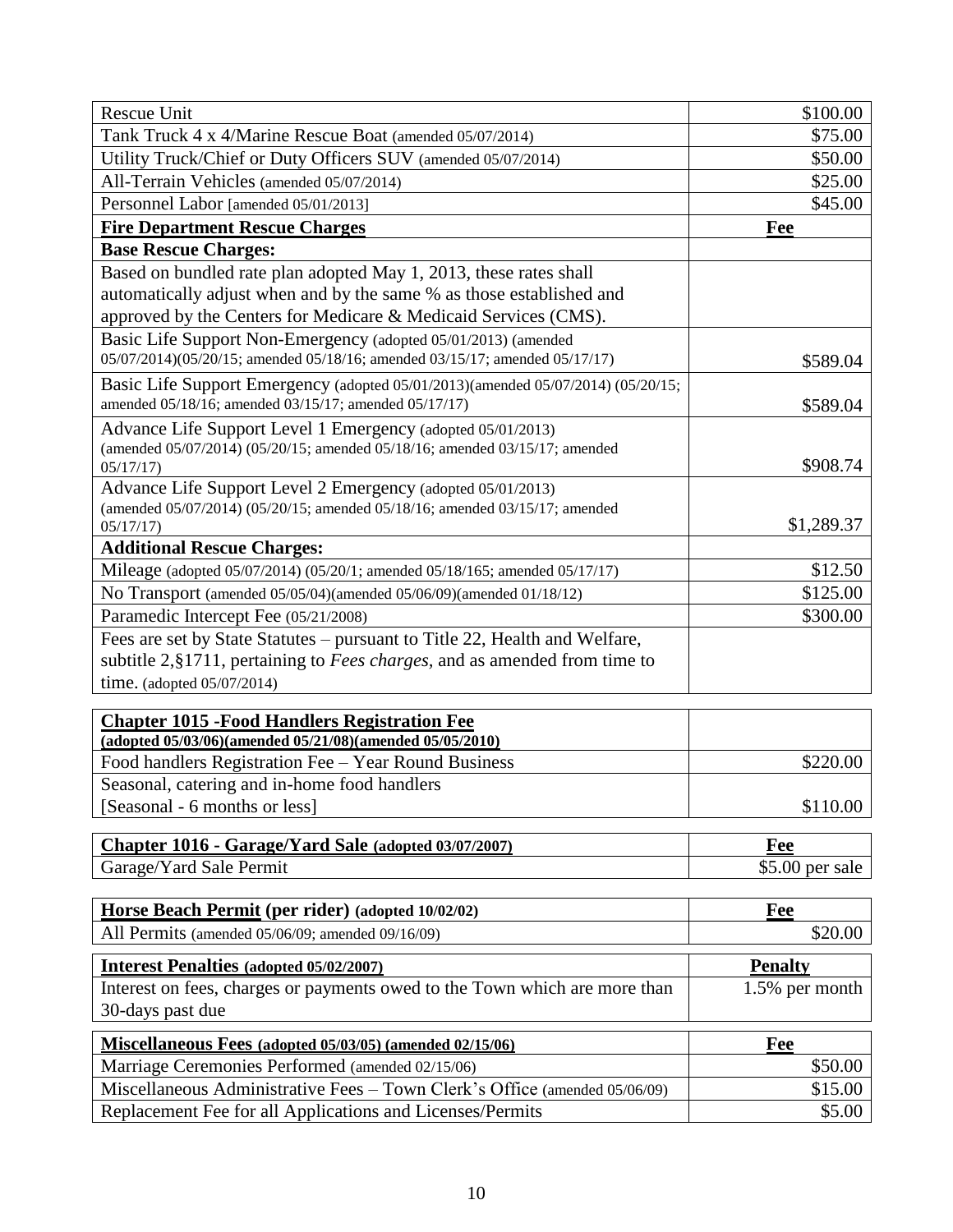| (adopted 05/04/2011)                                                                    |                       |
|-----------------------------------------------------------------------------------------|-----------------------|
| Genealogy / Research $-$ \$3.00 per name, whether or not a record is found,             |                       |
| this includes a photocopy. For an attested copy, the fee is as set by the State         |                       |
| of Maine Office of Vital Records.                                                       |                       |
| Dog License Late Fee - Upon receipt of the rabies certificate(s) from the               |                       |
| State of Maine the Town Clerk's Office will notify owner(s) they need to                |                       |
| register their $\log(s)$ within 10-days. If a resident fails to license their $\log(s)$ |                       |
| within 10-days of notification from the Town Clerk's Office a late fee will be          |                       |
| charged for each dog. (05/21/2008) (amended 05/07/2014)                                 | $$25.00$ per dog      |
| Non-sufficient Funds (adopted 05/07/2014)                                               | \$30.00               |
| Notary Fee (amended 3/6/96; 05/05/04; 05/21/2008)                                       | Fee                   |
| First 3-pages                                                                           | \$10.00               |
| Any Documents more than 3-pages                                                         | 15.00                 |
| <b>Photocopies</b>                                                                      | Fee                   |
| Single Sheets - Their Original                                                          |                       |
| 8 ½ x 11 Regular, each copy                                                             | \$0.25                |
| 8 1/2 x 14 Legal, each copy                                                             | \$1.00                |
| 11 x 17 Ledger, each copy                                                               | \$1.50                |
| Photocopies (amended 3/6/96)                                                            | Fee                   |
| <b>Single Sheets - Our Document</b>                                                     |                       |
| 8 1/2 x 11 or 14 or 17, first page                                                      | \$2.00                |
| <b>Each Additional Page</b>                                                             | \$0.50                |
| Maps, each copy                                                                         | \$5.00                |
| Meeting DVD [Copying]                                                                   | \$25.00               |
| Electronic Responses to Requests (adopted 05/07/2014)                                   | $$15.00$ per hour [or |
|                                                                                         | any part thereof]     |
|                                                                                         |                       |
| <b>Police Department Charges</b>                                                        | Fee                   |
| Special Police Charge, Per Hour (amended 05/05/04; 05/02/07; 05/21/2008;                |                       |
| 05/04/2011                                                                              | \$43.90               |
| Police Cruiser Charge (adopted 05/07/2014)                                              | \$46.35 per every     |
|                                                                                         | four hours            |
| Notice of minimum charge if event is canceled without proper notice                     |                       |
| <b>Police Reports</b>                                                                   |                       |
| First Page (amended 05/05/04)                                                           | \$12.00               |
| Each Additional Page (amended 05/05/04)                                                 | \$1.50                |
| Fingerprinting                                                                          |                       |
| For Civilians' Personal Use (not criminal), each set                                    | \$3.00                |
| Copy Of Video Tape                                                                      |                       |
| Blank Tape Provided (amended 05/05/04)                                                  | \$12.00               |
| No Tape Provided (amended 05/05/04)                                                     | \$15.00               |
| <b>Public Works Department Charges</b>                                                  | Fee                   |
| Fee for Building Coordination Form (05/05/04)                                           | \$25.00               |
| Voter Registration Fees (amended 09/06/2006)                                            | Fee                   |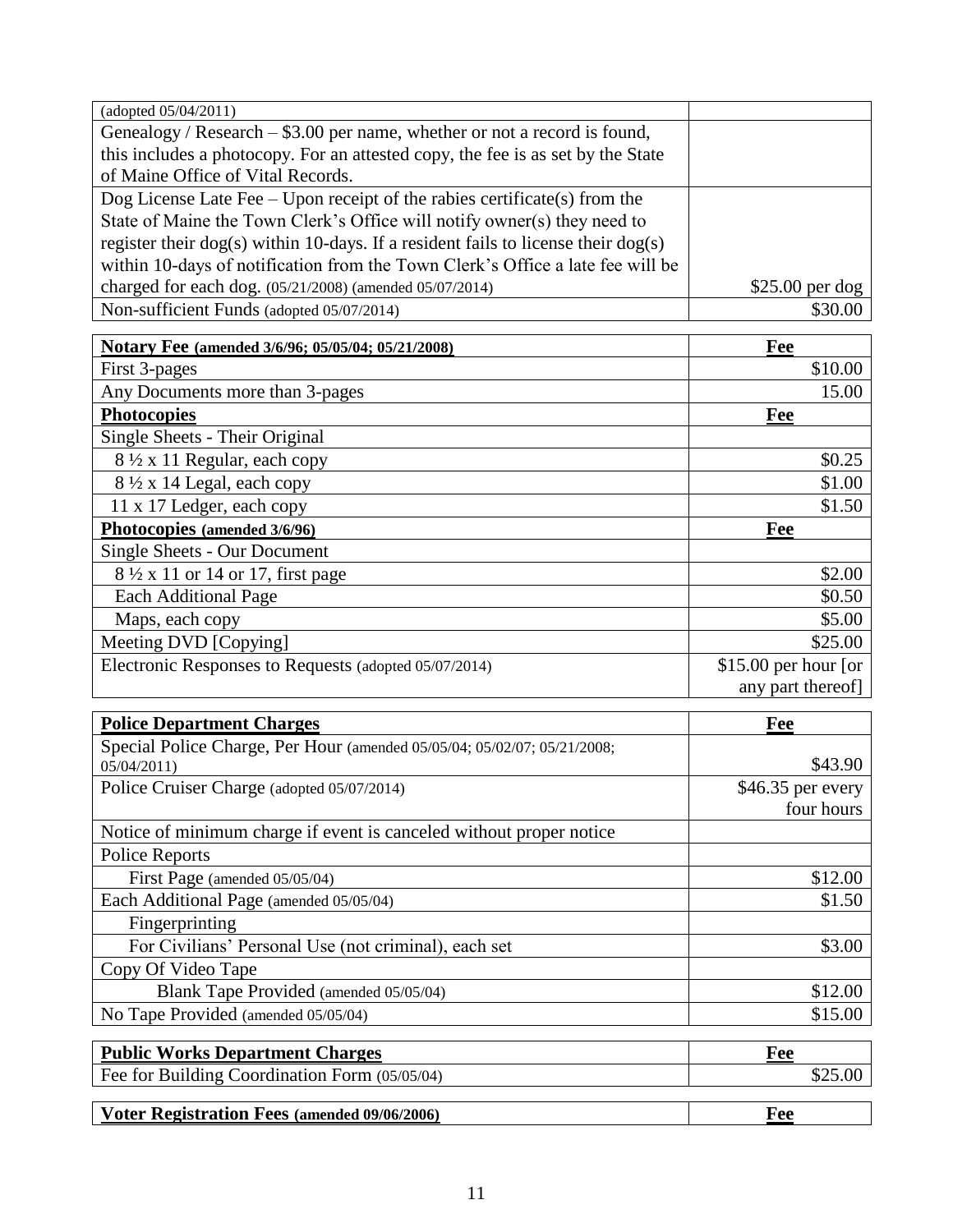| Fees are as set by the Secretary of State's Office pursuant to Title 21-A,    |     |
|-------------------------------------------------------------------------------|-----|
| Section 2, §4, Fees, and as amended from time to time.                        |     |
|                                                                               |     |
| <b>Vehicle Registration Fee</b>                                               | Fee |
| Fees are set by the Secretary of State's Office, Department of Motor Vehicles |     |
| pursuant to Title 29-A, Subchapter 2 §, Fees, and as amended from time to     |     |
| time. [amended $05/02/2012$ ]                                                 |     |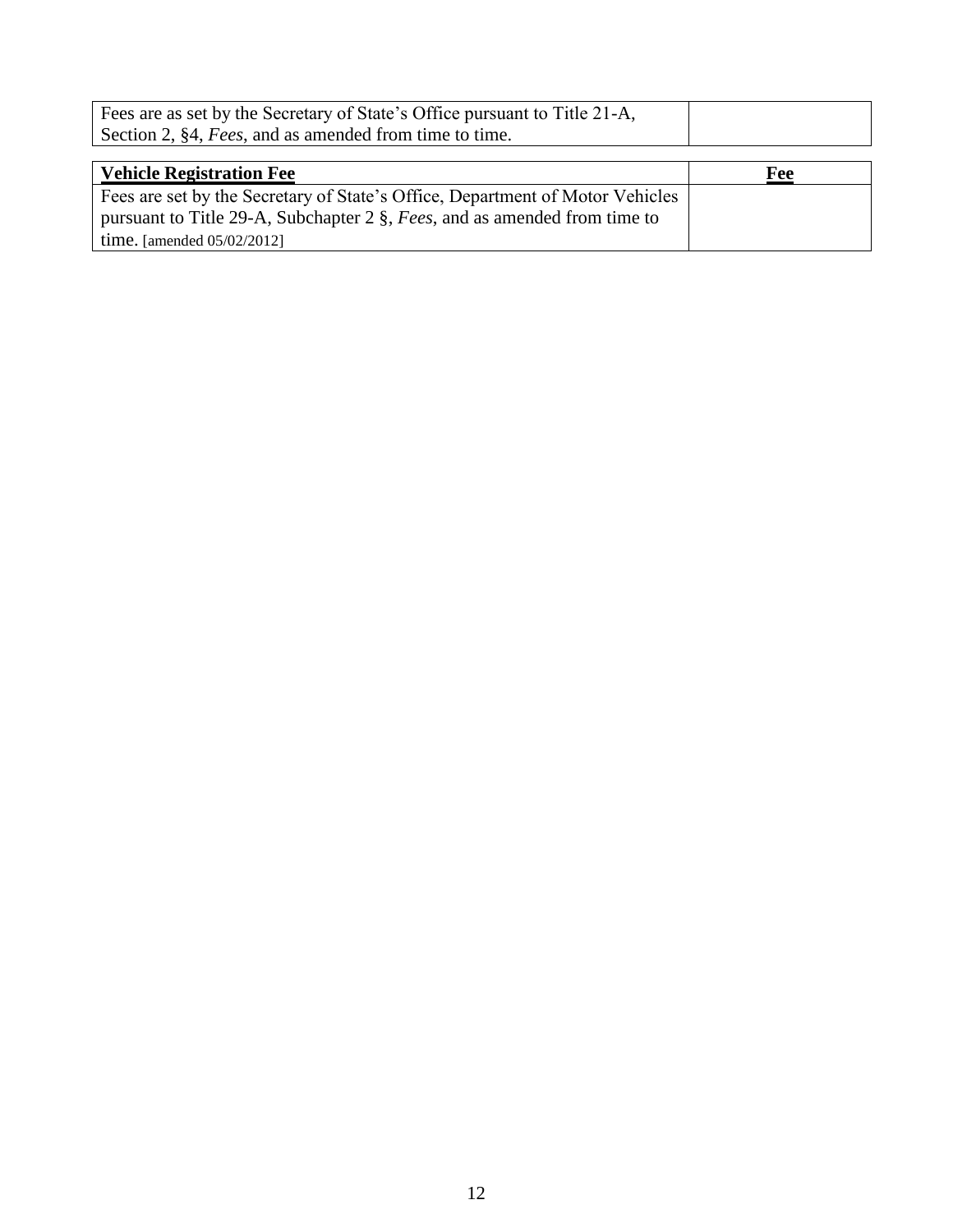## **AGENDA SCARBOROUGH TOWN COUNCIL WEDNESDAY – APRIL 11, 2018 SPECIAL MEETING – 7:00 P.M.**

**Order No. 18-029.** Move approval on the request from the Town Clerk to accept the Certification of Sufficiency and Validity of Recall Petitions and schedule three public hearings for Wednesday, April 25, 2018, pursuant to Section 906.1 of the Town Charter. *[Town Clerk]*

| Town Clerk                | <b>Ought to Pass</b> |
|---------------------------|----------------------|
| Sponsor                   | Recommendation       |
| $04/11/18$ - Vote:        |                      |
| <b>First Reading/Vote</b> |                      |
| <b>Public Hearing</b>     |                      |
| N/A                       |                      |

Second Reading/Final Approval/Vote